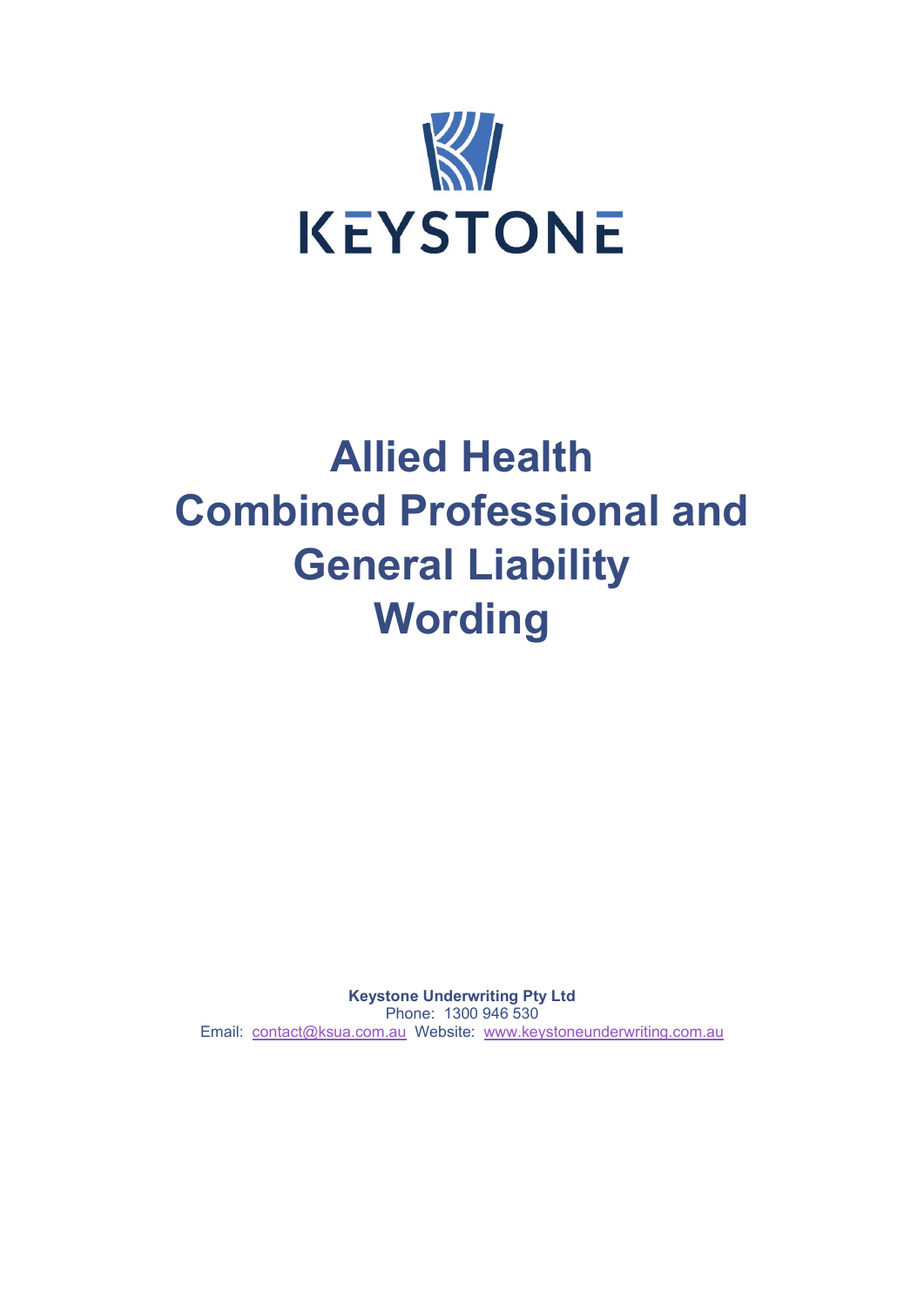

## **Table of Contents**

| 1.             |  |  |
|----------------|--|--|
| 2.             |  |  |
| 3.             |  |  |
| 4.             |  |  |
| 5.             |  |  |
| 6.             |  |  |
| 7 <sub>1</sub> |  |  |
| 8.             |  |  |
| 9.             |  |  |
|                |  |  |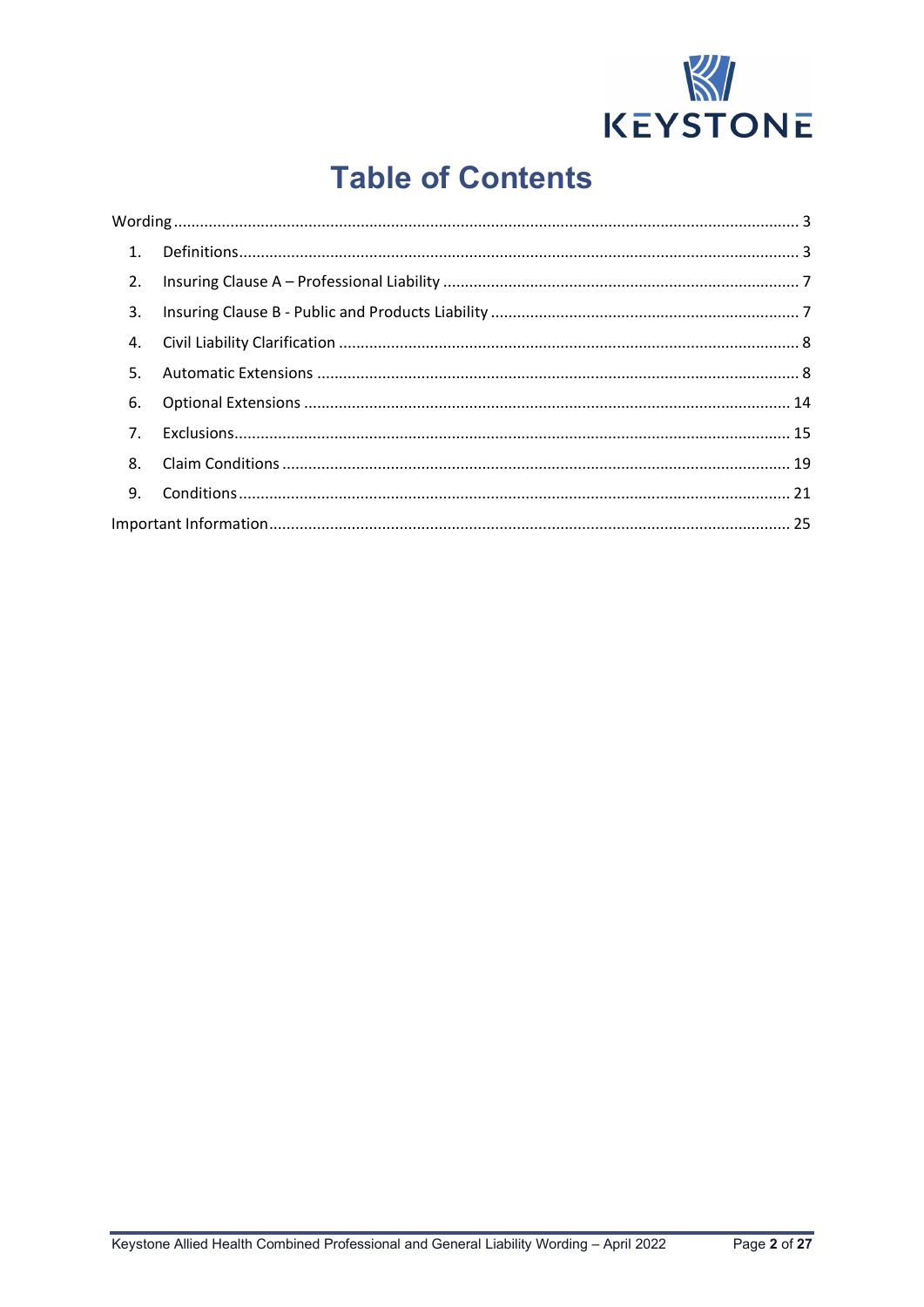

## **Wording**

<span id="page-2-0"></span>The **Insured** and **Keystone** agree that **Keystone** will provide insurance in accordance with the terms of this **Policy** upon payment of the **Premium** as shown in the **Schedule**, and upon submission by the **Insured** of the **Proposal**, the contents on which **Keystone** will rely.

### <span id="page-2-1"></span>**1. Definitions**

- **1.1 Aggregate Limit of Liability** means the amount specified in the **Schedule** for each insuring clause.
- **1.2 Business** means the business as specified in the **Schedule**.

#### **1.3 Claim** means:

- **1.3.1** any written demand for compensation or damages, or any assertion of a financial right, or any other civil rights or remedies made by a third party to the **Insured**; or
- **1.3.2** any writ, statement of claim, summons, application or other originating legal or arbitral process, cross-claim, counterclaim or third or similar party notice served upon the **Insured** that claims compensation, damages or other civil rights or remedies against the **Insured**.
- **1.4 Communicable Disease** means any disease which can be transmitted by means of any substance or agent from any organism to another organism where:
	- **1.4.1** the substance or agent includes, but is not limited to, a virus, bacterium, parasite or other organism or any variation thereof, whether deemed living or not, and
	- **1.4.2** the method of transmission, whether direct or indirect, includes but is not limited to, airborne transmission, bodily fluid transmission, transmission from or to any surface or object, solid, liquid or gas or between organisms, and
	- **1.4.3** the disease, substance or agent can cause or threaten bodily injury, illness, emotional distress, damage to human health, human welfare or property damage.
- **1.5 Computer System** means any computer, hardware, software, communications system, electronic device (including, but not limited to, smart phone, laptop, tablet, wearable device), server, cloud or microcontroller including any similar system or any configuration of the aforementioned and including any associated input, output, data storage device, networking equipment or back up facility, owned or operated by the **Insured** or any other party.
- **1.6 Costs and Expenses** means all reasonable legal fees, legal costs and other costs incurred by or on the **Insured's** behalf, with **Keystone's** prior consent, in the investigation, defence or settlement of any **Claim** and/or for the representation or attendance at any **Inquiry**.

**Costs and Expenses** does not include salaries, wages, allowances, travel or accommodation expenses incurred by the **Insured** in assessing, investigating, dealing with and/or assisting others to deal with any **Claim** and/or assisting others for the representation or attendance at any **Inquiry**.

**1.7 Cyber Act** means an unauthorised, malicious or criminal act or series of related unauthorised, malicious or criminal acts, regardless of time and place, or the threat or hoax thereof involving access to, processing of, use of or operation of any **Computer System**.

#### **1.8 Cyber Incident** means:

- **1.8.1** any error or omission or series of related errors or omissions involving access to, processing of, use of or operation of any **Computer System**; or
- **1.8.2** any partial or total unavailability or failure or series of related partial or total unavailability or failures to access, process, use or operate any **Computer System**.
- **1.9 Data** means information, facts, concepts, code or any other information of any kind that is recorded or transmitted in a form to be used, accessed, processed, transmitted or stored by a **Computer System**.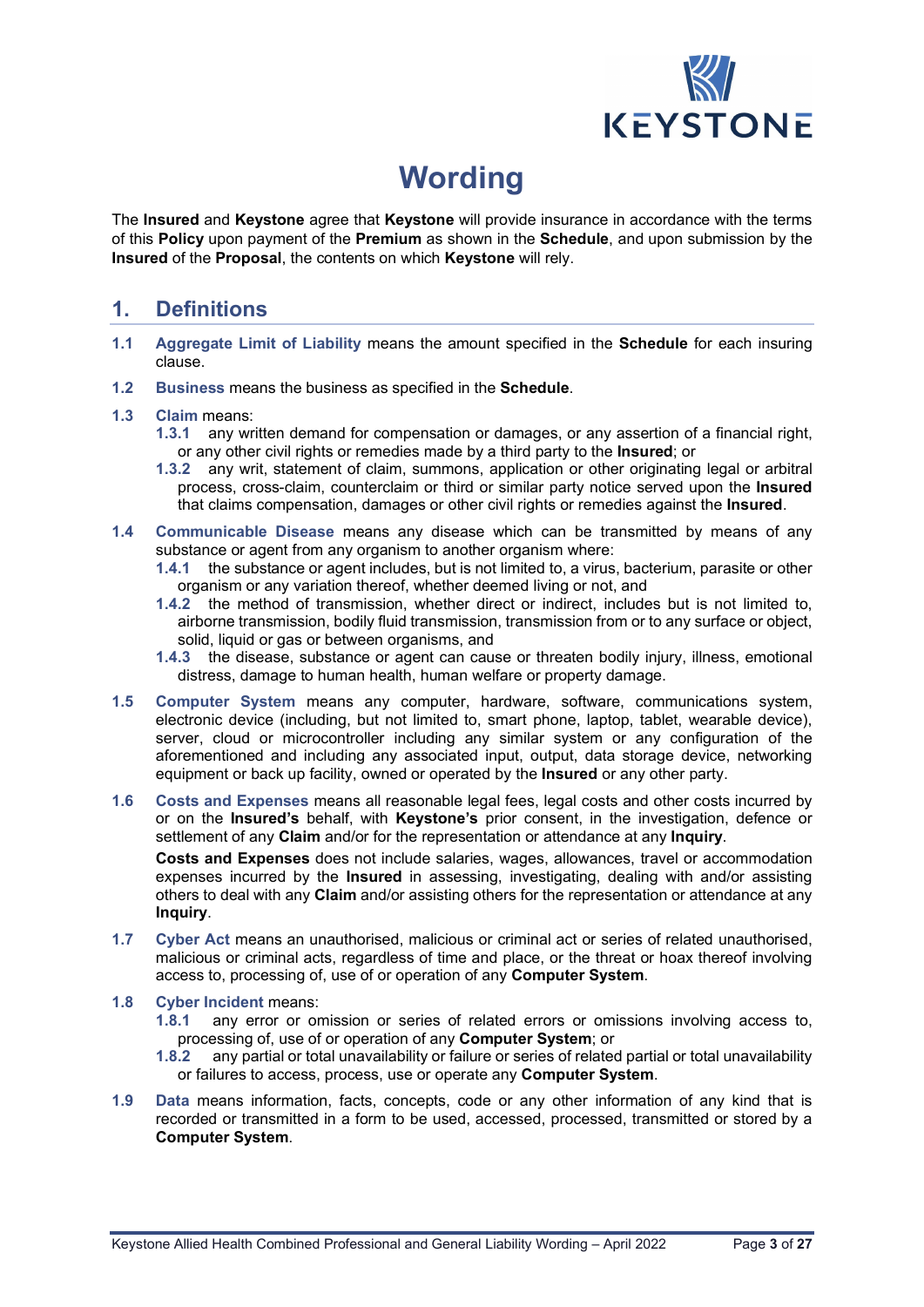

- **1.10 Data Protection Law** means any applicable data protection and privacy legislation or regulations in any country, province, state, territory or jurisdiction which govern the use confidentiality, integrity , security and protection of personal data or any guidance or codes of practice relating to personal data issued by any data protection regulator or authority from time to time (all as amended, updated or re-enacted from time to time).
- **1.11 Document** means deeds, wills, agreements, maps, plans, records, computer records, electronic data, written or printed books, letters, certificates, written or printed documents or forms of any nature (excluding any bearer bonds, coupons, bank or currency notes or other negotiable instruments) which is the property of the **Insured** or for which the **Insured** is legally responsible.
- **1.12 Employee** means a natural person (other than a **Principal**) employed under a contract of service or apprenticeship by the **Insured** and includes any trainee, volunteer, casual, part-time, seasonal, temporary, or work experience personnel but does not include **Medical Practitioners**  acting in such capacity nor the **Insured's** independent contractors, consultants or agents. For the purposes of this **Policy**, **Employee** does not include anyone that has their own registration with the Australian Health Practitioners Registration Agency and has organised their own professional liability insurance in order to satisfy the mandatory insurance requirements of their registration.

#### **1.13 Employment Claim** means:

- **1.13.1** civil, arbitration or dispute resolution proceeding made, or communicated to or commenced against an **Insured** by or on behalf of any **Employee** alleging an **Employment Practice Breach**; or
- **1.13.2** written demand for monetary relief or non-pecuniary relief; made, or communicated to or commenced against an **Insured** by or on behalf of any **Employee** alleging an **Employment Practice Breach**; or
- **1.13.3 Inquiry** in relation to any actual or alleged **Employment Practice Breach**.
- **1.14 Employment Practice Breach** means any actual or alleged violation of employment laws or any other employment related obligation or matter including but not limited to any actual or alleged: **1.14.1** employment related:
	- **1.14.1.1** sexual or other unlawful harassment (including bullying); or
	- **1.14.1.2** unlawful discrimination; or
	- **1.14.1.3** denial of natural justice; or
	- **1.14.1.4** defamation; or
	- **1.14.1.5** invasion of privacy;
	- **1.14.2** unlawful termination of employment; or
	- **1.14.3** false or misleading advertising or representation involving terms or conditions of employment; or
	- **1.14.4** failure to employ, promote or grant tenure; or
	- **1.14.5** unfair deprivation of career opportunity; or
	- **1.14.6** unfair discipline or evaluation of employment performance; or
	- **1.14.7** failure to provide or adhere to adequate employment policies or procedures; or
	- **1.14.8** violation of any federal, state or local stature or regulation governing employment practices; or

**1.14.9** breach of employment contract,

with respect to any natural person, who was, now is or becomes an **Employee** of the **Insured** including prospective employees.

#### **1.15 Employment Related Benefits** includes but is not limited to:

- **1.15.1** non-monetary benefits including but not limited to the allocation of a company car, travel allowance, mobile or landline telephone, medical or life insurance expenses, education and training allowances, and equipment allowances; or
- **1.15.2** stock, shares, stock options, share options or any entitlement or right under any employee plan of any description; or
- **1.15.3** participation in any stock, share option or share option plan, or participation in any employee plan of any description; or
- **1.15.4** severance or redundancy payments or entitlements; or
- **1.15.5** any benefit, payment or entitlement of any kind in respect of paid or unpaid leave; or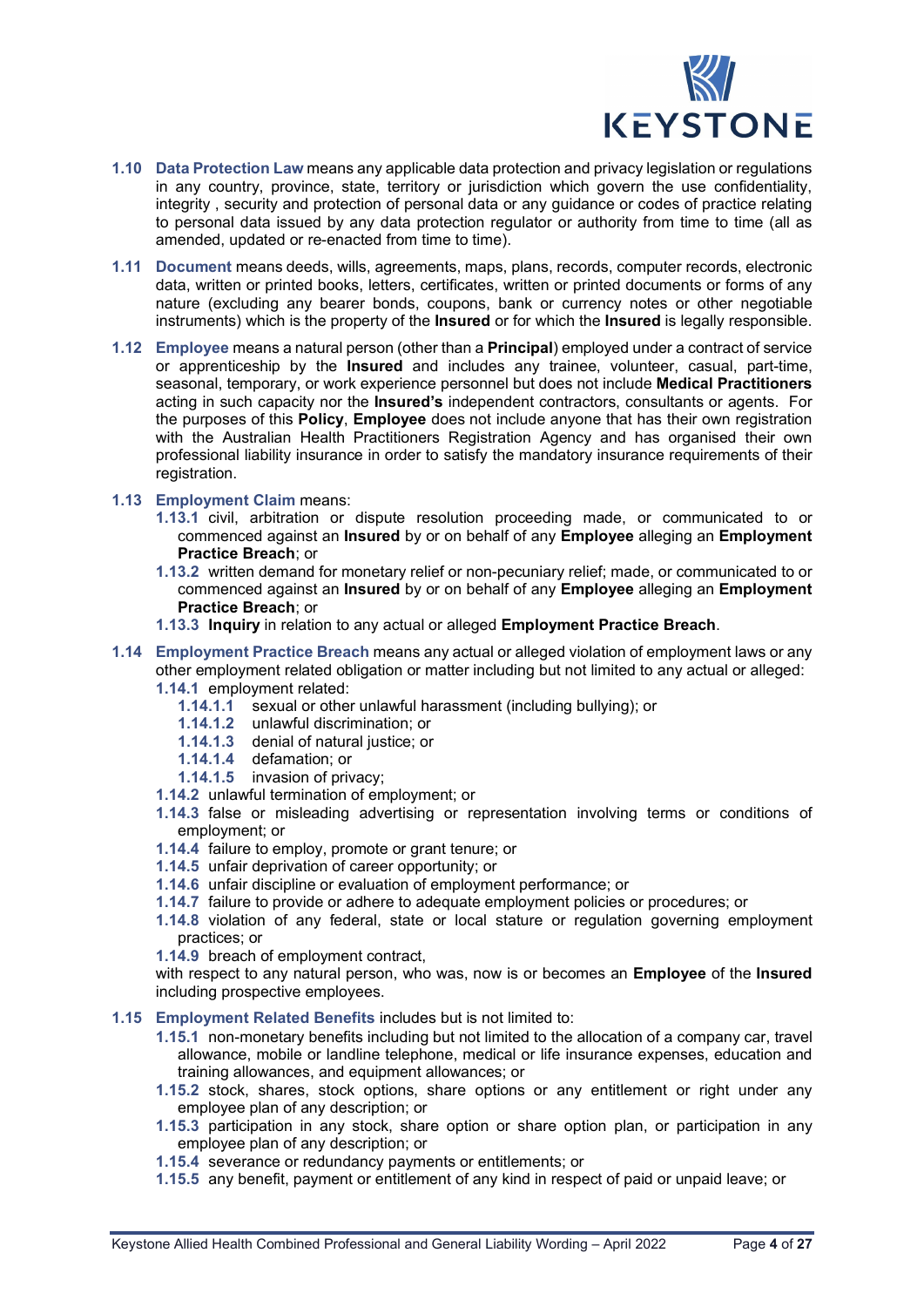

- **1.15.6** bonus or incentive payments, or any entitlement or right under a bonus or incentive plan (which, for the avoidance of doubt, does not include any payments, entitlement or right under any commission scheme); or
- **1.15.7** payments or contributions in respect of any provident, benefit, superannuation, pension or retirement fund, or any other account, fund, scheme or plan intended to provide benefits, in whole or in part, at retirement or a particular age, or on the happening of a particular event; or
- **1.15.8** any amount the **Insured** pays or is ordered to pay pursuant to any determination or settlement in respect of an allegedly unfair contract, notwithstanding that it acted in accordance with the terms of the employment contract.
- **1.16 Endorsement** means any document which is described as an endorsement to this **Policy** and intends to vary it.
- **1.17 Excess** means the amount specified in the **Schedule** for the type of cover specified.
- **1.18 Fair Trading Legislation** means the *Fair Trading Act 1987 (NSW),* or the *Fair Trading Act 1985 (Vic)* or similar legislation enacted by the other states or territories of Australia.
- **1.19 Fraudulent Act** means any dishonest, wrongful, deceptive, criminal, malicious or unauthorised act or omission committed by an **Employee**.
- **1.20 Good Samaritan Act** means emergency first aid or medical assistance administered at the scene of a medical emergency, accident or disaster by the **Insured** who are present either by chance, or in response to an S.O.S call and for which the **Insured** have no expectation of payment or other reward.
- **1.21 Health Care Services** means any care, treatment, advice or service provided in respect of the physical or mental health of a person or animal excluding:
	- **1.21.1** agricultural and/or livestock purpose; or
	- **1.21.2** bloodstock, racing and/or equestrian competition; or
	- **1.21.3** genetic, fertility, breeding, artificial insemination and/or freezing of any samples/specimens, services or activities; or
	- **1.21.4** fisheries.
- **1.22 Inquiry** means an official investigation, examination, tribunal, inquiry or other official proceeding directly related to the provision of **Health Care Services**, and in connection with the **Business**, held or conducted by an overseeing professional body or industry association or any coronial inquiry.
- **1.23 Insured** means:
	- **1.23.1** the person or entity named as the insured in the **Schedule**; and/or
	- **1.23.2** any person who is, has been or may become during the **Period of Insurance**, a **Principal**  or **Employee** of the person or entity named as the **Insured** in the **Schedule** but only in respect of **Claims** arising from activities undertaken on behalf of the **Insured** and in the conduct of the **Business** and excluding **Medical Practitioners** acting in such capacity; and/or
	- **1.23.3** any person who is, has been or may become during the **Period of Insurance**, a **Principal**  or **Employee** of the person or entity named as the **Insured** in the **Schedule** but only in respect of their attendance at an **Inquiry**; and/or
	- **1.23.4** any person who is, during the **Period of Insurance**, a volunteer or member at any fundraising, social or ethics committee of the person or entity named as the **Insured** in the **Schedule**, but only in respect of **Claims** arising from activities undertaken on behalf of the **Insured** and in the conduct of the **Business**; and/or
	- **1.23.5** the estate or legal representatives of any person who would otherwise be indemnified under this **Policy**.
- **1.24 Keystone** means Keystone Underwriting Pty Ltd ABN 78 601 944 763 as Corporate Authorised Representative (No. 000468712) of Keystone Underwriting Australia Pty Ltd ABN 59 634 715 674 AFSL 518224 which is acting on behalf of **Underwriters**.
- **1.25 Known Circumstance** means any act, error or omission, fact, matter or circumstance, event or occurrence, known or received by the **Insured** prior to the **Period of Insurance**: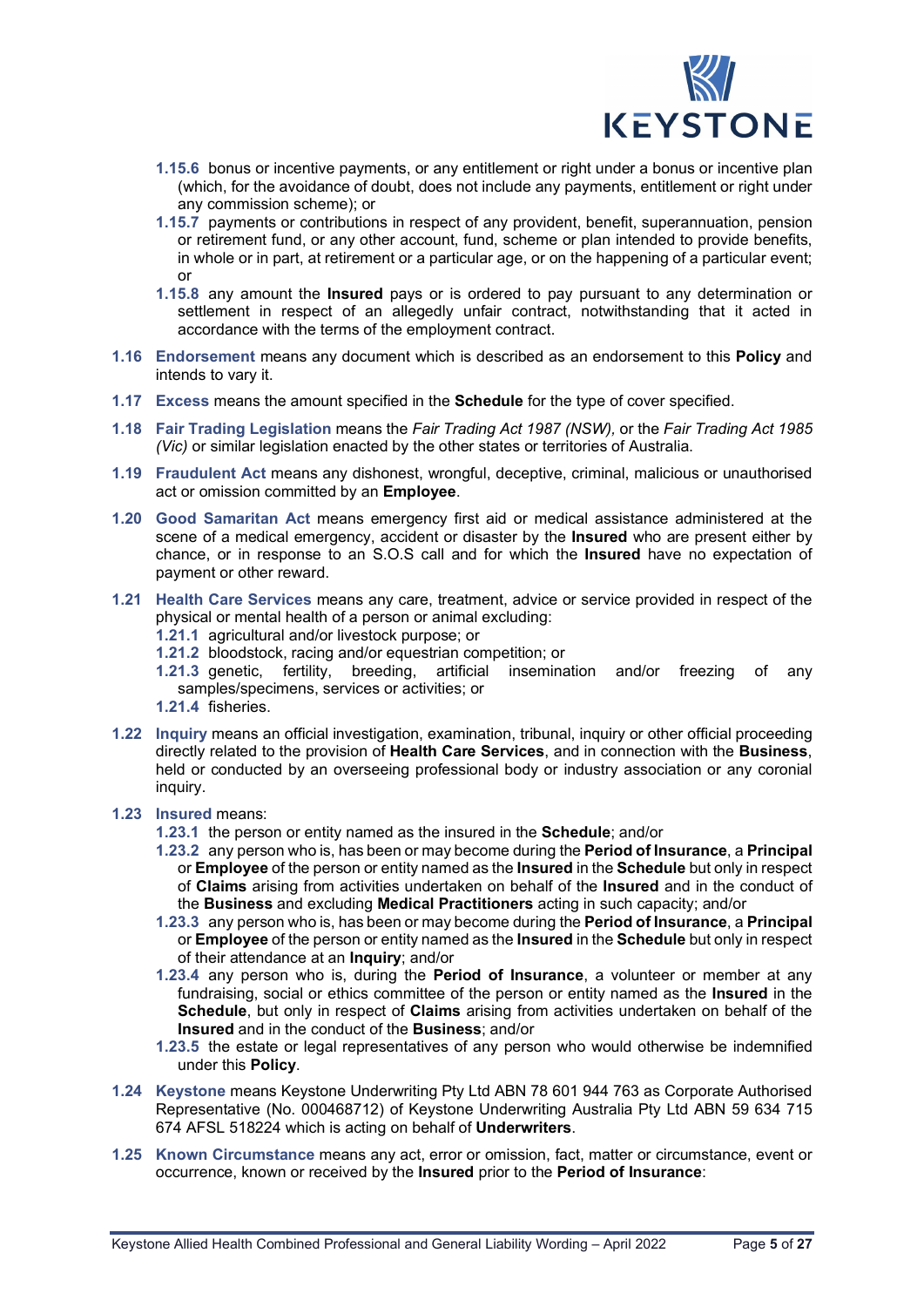

- **1.25.1** which the **Insured** knew; or
- **1.25.2** which a reasonable person in the **Insured's** position ought to or would have known or been aware; might give rise to a **Claim** and/or an **Inquiry** or an allegation or a liability that is or may be the subject of a **Claim** and/or an **Inquiry**.
- **1.26 Limit of Liability** means the amount specified in the **Schedule** for each insuring clause.
- **1.27 Maximum Aggregate Limit of Liability for this Policy** means the amount specified as such in the **Schedule**.
- **1.28 Medical Practitioner** means a person registered or licensed as a medical practitioner, under a State or Territory law that provides for the registration or licensing of medical practitioners.
- **1.29 Medicare Benefits Fraud** means fraud against Medicare, the Pharmaceutical Benefits Scheme and other government programs administered by Medicare Australia by the payment of any benefit or funds to any person who had no legal entitlement to such benefit or funds.
- **1.30 New Subsidiary** means a subsidiary, as defined in the *Corporations Act 2001*, of the **Insured**  which is acquired by the **Insured** during the **Period of Insurance**.
- **1.31 Period of Insurance** means the period specified in the **Schedule**, unless terminated earlier.
- **1.32 Personal Injury** means physical injury, mental injury, illness, disease or death of any person.
- **1.33 Policy** means the **Schedule**, the terms of this document and any **Endorsement**.
- **1.34 Pollutants** means any solid, liquid, gaseous, biological, radiological, nuclear, radioactive, or thermal irritant or contaminant whether occurring naturally or otherwise, including but not limited to fumes, acids, alkalis, smoke, vapour, soot, fibres, nuclear or radioactive material of any sort, chemicals, or waste materials.
- **1.35 Premium** means the amount specified in the **Schedule**.
- **1.36 Principal** means where the **Insured** is an individual, that individual, where the **Insured** is a firm, a partner of that firm, or where the **Insured** is a company, a director of that company.
- **1.37 Principal Insured** means the **Insured** or if the **Insured** is more than one person or entity, the first person or entity listed as the 'Insured' in the **Schedule**.
- **1.38 Privacy and Health Records Legislation** means the *Privacy Act 2001 (Cth)* and the: *Health Records & Information Privacy Act 2002 (NSW)*, *Health Records Act 2001 (Vic), Health Records (Privacy & Access) Act 1997 (ACT)* or similar legislation enacted by the other states or territories of Australia.
- **1.39 Property** means the tangible personal property of third parties.
- **1.40 Proposal** means the written proposal or declaration made by the **Insured** to **Keystone** containing particulars and statements together with other information provided by the **Insured**.
- **1.41 Public Relations Expenses** means the reasonable costs, charges, fees and expenses of a public relations firm or consultant engaged to prevent or limit the adverse effects of or negative publicity from a **Claim** or **Inquiry** otherwise covered under this **Policy**, which the **Insured** may engage with the prior written consent of **Keystone**.
- **1.42 Relative** means an **Insured's**:
	- **1.42.1 Spouse**, domestic partner or defacto; or
	- **1.42.2** parent; or
		- **1.42.3** children or siblings; or
		- **1.42.4** the **Spouse**, domestic partner, defacto, parent, child or sibling of a **Relative** specified in *1.42.1, 1.42.2* and *1.42.3* above; or
		- **1.42.5** a parent of an **Insured's Spouse**, domestic partner or defacto.
- **1.43 Retroactive Date** means the date specified in the **Schedule**.
- **1.44 Schedule** means the current schedule issued by **Keystone** to the **Insured**.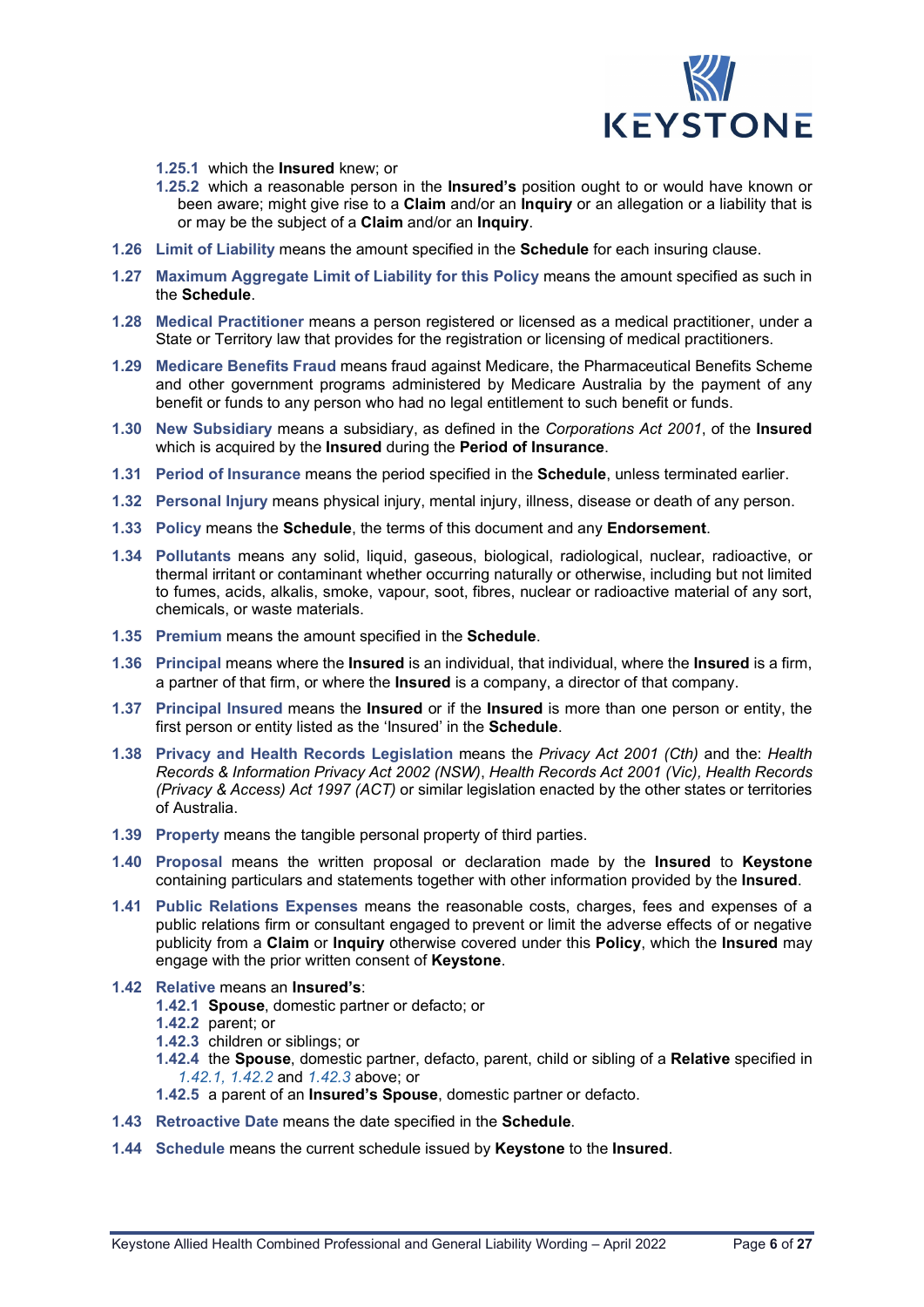

- **1.45 Spouse** means a lawful spouse, domestic partner (including without limitation same sex partner) or any person deriving similar status by reason of the common law or statute.
- **1.46 Statutory Liability** means pecuniary penalties imposed in the jurisdiction of Australia and pursuant to the laws of Australia.
- **1.47 Subsidiary** means a subsidiary, as defined in the *Corporations Act 2001*, of the **Insured**, which: **1.47.1** was a subsidiary at the commencement date of the **Period of Insurance**; or
	- **1.47.2** is created by the **Insured** during the **Period of Insurance**; or
	- **1.47.3** is a former subsidiary of the **Insured**, only in respect of civil liability arising out of any act, error or omission occurring prior to the date such subsidiary ceased to be a subsidiary of the **Insured**.
- **1.48 Terrorism** means an act, including but not limited to the use of force or violence and/or the threat thereof, of any person or group(s) of persons, whether acting alone or on behalf of or in connection with any organisation(s) or government(s), committed for political, religious, ideological or similar purposes including the intention to influence any government and/or to put the public or any section of the public in fear.
- <span id="page-6-0"></span>**1.49 Underwriters** means certain Underwriters at Lloyd's participating in this contract of insurance.

### **2. Insuring Clause A – Professional Liability**

- **2.1 Keystone** will indemnify the **Insured** against all sums which the **Insured** become legally liable to pay for any **Claim**:
	- **2.1.1** first made against the **Insured** and notified to **Keystone** during the **Period of Insurance**; and
	- **2.1.2** arising from the provision of **Health Care Services** in the conduct of the **Business**; and
	- **2.1.3** for civil liability from **Personal Injury** to any of the **Insured's** patients or clients caused by:
		- **2.1.3.1** an act, error or omission committed or allegedly committed by the **Insured** or on the **Insured's** behalf; or
		- **2.1.3.2** a **Good Samaritan Act** committed or allegedly committed by the **Insured** or on the **Insured's** behalf.
- **2.2 Keystone** will indemnify the **Insured** for **Costs** and **Expenses** incurred with **Keystone's** prior consent for the investigation, defence or settlement of any **Claim** indemnified by Insuring Clause A.

### <span id="page-6-1"></span>**3. Insuring Clause B - Public and Products Liability**

- **3.1 Keystone** will indemnify the **Insured** against all sums which the **Insured** becomes legally liable to pay for any **Claim**:
	- **3.1.1** first made against the **Insured** and notified to **Keystone** during the **Period of Insurance**; and
	- **3.1.2** in respect of **Personal Injury** to any third party or loss or damage to the tangible **Property** of any third party; and
	- **3.1.3** as a result of an event or an occurrence happening in connection with the **Business**.
- **3.2 Keystone** will indemnify the **Insured** for **Costs and Expenses** incurred with **Keystone's** prior consent for the investigation, defence or settlement of any **Claim** indemnified by Insuring Clause B.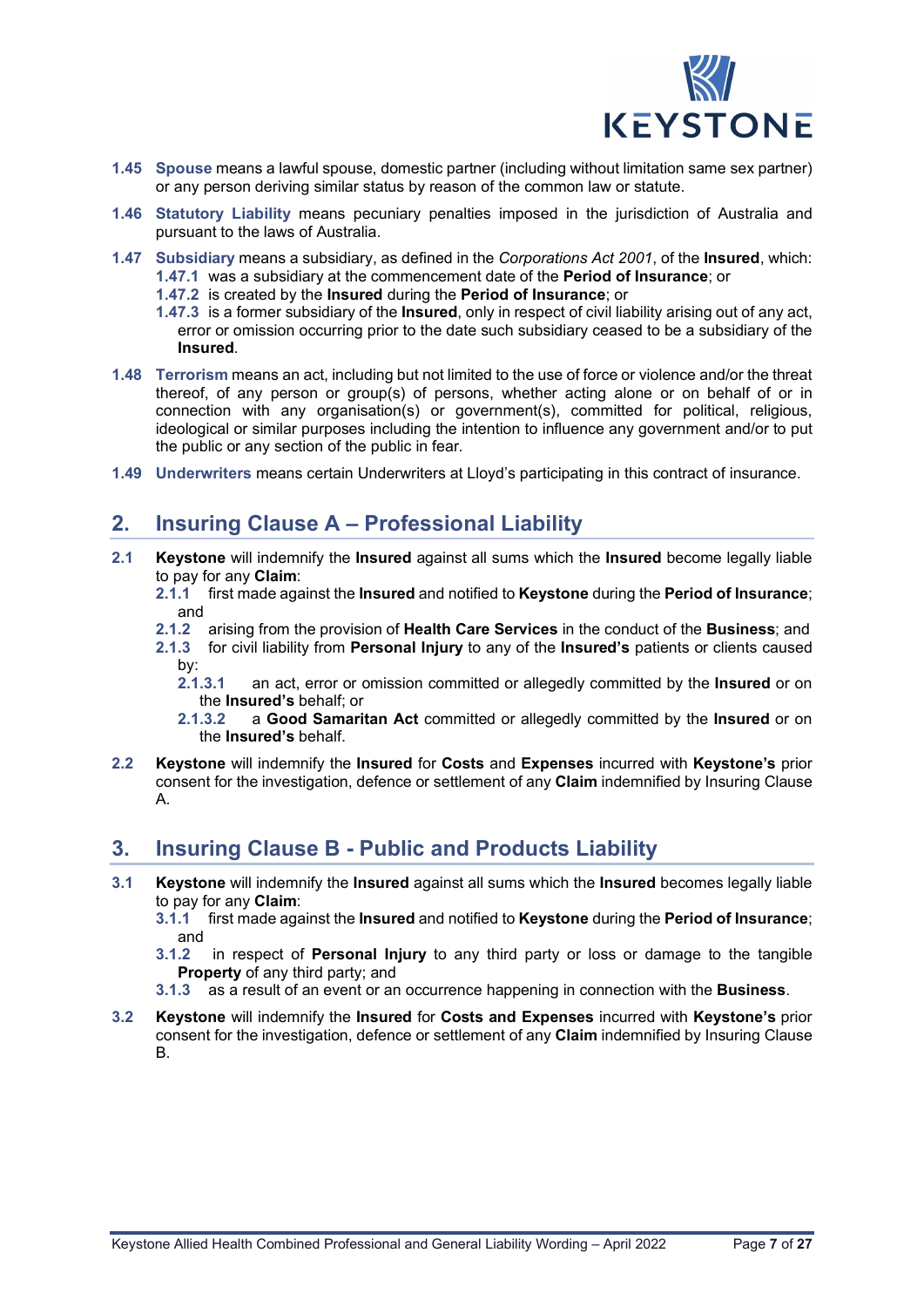

### <span id="page-7-0"></span>**4. Civil Liability Clarification**

For the avoidance of doubt the scope of cover provided under Insuring Clause A (Professional Liability) includes:

#### **Competition and Consumer Act**

**4.1** any breach or alleged breach of any provision of the *Competition and Consumer Act 2010* or the equivalent section(s) of the **Fair Trading Legislation** in any state and territory but only where the **Claim** was caused directly by such a breach;

#### **Confidentiality and Privacy**

**4.2** any breach or alleged breach of privacy and health records legislation;

#### **Contractual Liability**

**4.3** a contractual liability, provided that any such liability is not excluded under Exclusion *7.5 Assumed and Proportionate Liability* or any other Exclusion in this **Policy**;

#### **Defamation, Libel and Slander**

**4.4** any actual or alleged defamation, libel or slander but only where, upon **Keystone's** reasonable request, the **Insured** issues an apology; or an expression of regret; or an offer to make amends under the Defamation Act as it applies in each state of Australia. If the **Insured** refuses to issue an apology or an expression of regret; or an offer to make amends, **Keystone** will not be liable to defend or indemnify the **Insured** in respect of any **Claim** after the date of such refusal;

#### **Intellectual Property**

**4.5** any infringement or alleged infringement of copyright, trademarks, registered designs or patents;

#### **Liability for Acts, Errors or Omissions of Contractors, Consultants, Agents and Locums**

**4.6** acts, errors or omissions of contractors, consultants, agents or locums but excluding **Medical Practitioners**, provided that **Keystone** will only indemnify the **Insured** for its civil liability for the **Health Care Services** provided by the contractors, consultants, agents or locums. Indemnity will not extend to the contractors, consultants, agents or locums who committed the act, error or omission, except to the extent provided for in Optional Extension *6.1 Contractors, Consultants, Agents or Locums*.

### <span id="page-7-1"></span>**5. Automatic Extensions**

The Automatic Extensions are all subject to the terms and conditions of this **Policy** unless expressly stated otherwise. The **Excess** and the **Limit of Liability** (including any sub-limits) specified in the **Schedule** apply to the Automatic Extensions and the Automatic Extensions do not increase the **Limit of Liability** nor the **Aggregate Limit of Liability**.

#### **Advancement of Costs and Expenses**

**5.1 Keystone** will advance **Costs and Expenses** incurred by **Keystone** or the **Insured** with **Keystone's** prior written consent, as they are incurred and prior to final adjudication of a **Claim**. **Keystone** may not refuse to advance **Costs and Expenses** by reason only that **Keystone** considers that conduct referred to in exclusion *7.10 Dishonest or Wilful Acts* has occurred, until such conduct is established by a formal written admission by the relevant **Insured** or final, nonappealable adjudication of a judicial or arbitral tribunal (other than in a proceeding brought by **Keystone**). If and to the extent that the **Insured** is not entitled to coverage under the terms and conditions of this **Policy**, then **Keystone** will cease to advance such costs and any amounts previously advanced shall be repaid to **Keystone**.

#### **Compensation for Court Attendance**

**5.2 Keystone** will pay the **Insured** compensation if legal advisers, acting on the **Insured's** behalf with **Keystone's** consent, require any **Principal** or **Employee** to attend court as a witness in connection with a **Claim** covered under this **Policy** first made and notified to **Keystone** during the **Period of Insurance**, but only in circumstances where the **Insured** actually pays the **Principal** or **Employee** for their time.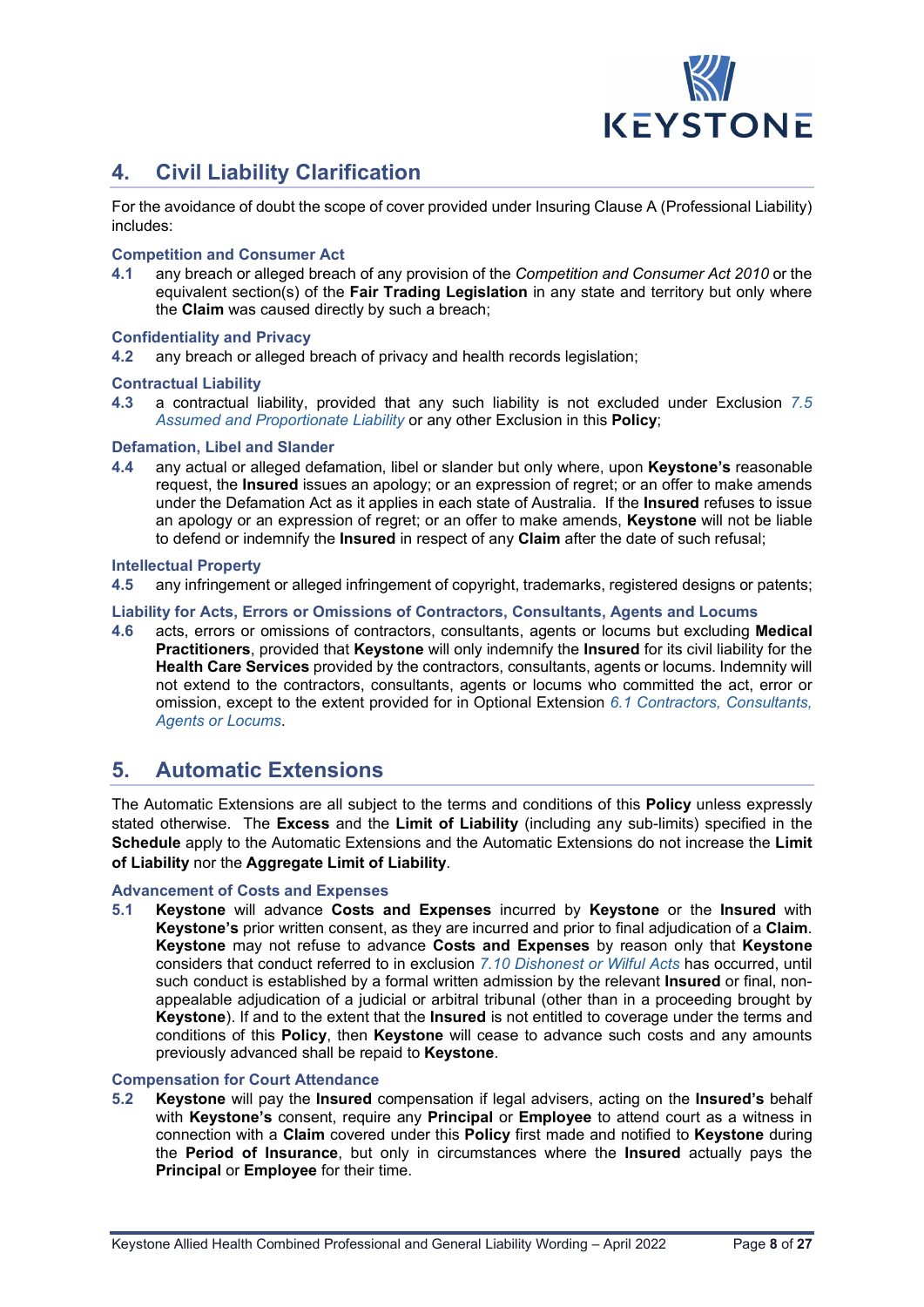

**5.3** Such compensation by **Keystone** will be at the rate equivalent to such **Principal's** or **Employee's** daily take home salary or wage up to the maximum indicated in the **Schedule** per person for each day on which attendance is required subject to the maximum indicated in the **Schedule** for all persons for any one **Claim**. All payments under this Automatic Extension will be part of and not in addition to the **Limit of Liability**.

**Continuous Cover**

- **5.4 Keystone** will indemnify the **Insured** under Insuring Clause A and B for any **Claim** first made against the **Insured** during the **Period of Insurance** arising from circumstances of which the **Insured** were aware prior to the **Period of Insurance** notwithstanding Exclusion *7.20 Prior Reported or Known Circumstances*, provided that:
	- **5.4.1 Keystone** was the **Insured's** allied health combined professional and general liability insurer at the time that the **Insured** first became aware of the circumstance and **Keystone** have continued to be the **Insured's** medical malpractice insurer; and
	- **5.4.2** the failure to notify such facts was not a result of any fraudulent misrepresentation or fraudulent non-disclosure by the **Insured**; and
	- **5.4.3 Keystone** will reduce its liability to the extent of any prejudice suffered because of the **Insured's** failure to notify such facts prior to the commencement of the **Period of Insurance**; and
	- **5.4.4** the **Limit of Liability** under this Automatic Extension shall be the lesser available under the terms of the policy in force at the time that the **Insured** first became aware of the circumstance and this **Policy**. The terms of this **Policy** will otherwise apply.

#### **Dishonesty**

- **5.5 Keystone** will indemnify the **Insured** against all sums which the **Insured** becomes legally liable to pay for any **Claim** first made against the **Insured** and notified to **Keystone** during the **Period of Insurance** arising in the conduct of the **Insured's Business** as a result of any actual or alleged dishonest or fraudulent acts or omissions of a **Principal** or **Employee**, including but not limited to **Medicare Benefits Fraud** provided that:
	- **5.5.1 Keystone** will not indemnify any person who commits or condones any such conduct; and
	- **5.5.2** no cover is provided under this Automatic Extension in respect of a **Claim** arising from or in any way connected with loss of money; and
	- **5.5.3** there is no indemnity for any loss or damage sustained after the date the **Insured** first discovered any such conduct, or the date upon which the **Insured** had reasonable cause for suspicion of such conduct; and
	- **5.5.4** the **Insured** will, at **Keystone's** request and expense take all reasonable steps to obtain reimbursement from any person committing or condoning such conduct; and
	- **5.5.5** the amount of indemnity available under this **Policy** will be reduced by any amount equal to the sum of any monies recoverable from any person committing or condoning such conduct, any monies owed by the **Insured** to any such person, any monies held by the **Insured** and belonging to any such person, and any monies recovered by **Keystone** from exercising **Keystone's** rights of subrogation.
- **5.6 Keystone** will indemnify the **Insured** for **Costs and Expenses** incurred with **Keystone's** prior consent for the investigation, defence or settlement of any **Claim** indemnified by this Automatic Extension.

#### **Free Legal Consultation**

- **5.7** The **Insured** is entitled to up to thirty (30) minutes of free legal advice from **Keystone's** appointed legal firm on any matter relating to the **Insured's Health Care Services** during the **Period of Insurance**, subject always to the following:
	- **5.7.1** the **Schedule** must be presented to the appointed legal firm when requesting legal advice under this Automatic Extension. If the **Schedule** is not presented then no legal advice can be sought under this Automatic Extension; and
	- **5.7.2** entitlement to the legal advice is limited to a maximum of thirty (30) minutes per year and any unused time cannot be aggregated from one **Period of Insurance** to another; and
	- **5.7.3 Keystone** reserve the right to change the appointed legal firm at any time. Changes to the appointed firms will be notified to the Insured on request; and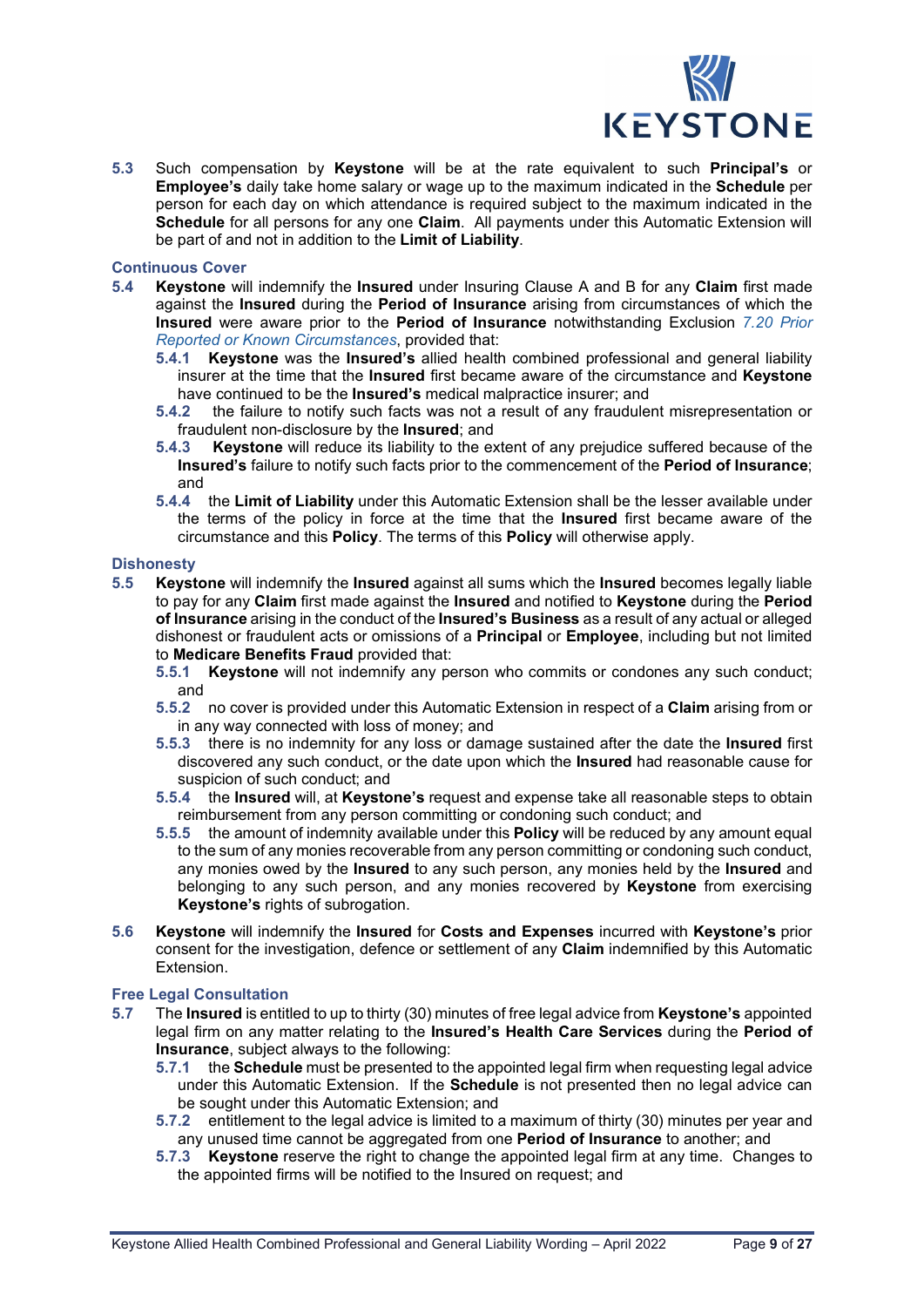

- **5.7.4** the **Insured** may not seek legal advice on this **Policy** or other indemnity issues concerning insurance policies issued by **Keystone**; and
- **5.7.5** the **Insured** authorises **Keystone** (at **Keystone's** discretion) to engage the appointed legal firm to represent the **Insured** and authorise the appointed firm when engaged to disclose to **Keystone** any information obtained in the cause of tendering advice to the **Insured** if cover under this **Policy** is sought by the **Insured** in respect of any matter on which the **Insured** may have sought legal advice under this Optional Extension from the appointed legal firm. The **Insured** waives all claims to legal professional privilege with **Keystone** to the extent necessary; and
- **5.7.6** contacting the appointed legal firm for legal advice does not constitute a **Claim** notification under Claims Condition *8.6 Management of Claims* of this **Policy**. The **Insured** must still comply with this **Policy's** terms and conditions in relation to a **Claim** and give immediate written notice or written notice as soon as practically possible to **Keystone** within the **Period of Insurance**.

#### **Inquiries**

- **5.8 Keystone** will pay all **Costs and Expenses** incurred with **Keystone's** prior consent for the attendance by the **Insured** at any **Inquiry** provided that:
	- **5.8.1 Keystone** will have the right to appoint legal representatives to represent the **Insured** at the **Inquiry** if **Keystone** considers it to be necessary and may appoint legal representatives of **Keystone's** choice for that purpose; and
	- **5.8.2** the **Inquiry** is commenced, ordered or commissioned during the **Period of Insurance** and is notified to **Keystone** during the **Period of Insurance**.
- **5.9 Keystone** will not cover any legal costs associated with an appeal of a decision made as a result of an **Inquiry**. However, **Keystone** will reimburse the **Insured** for **Costs and Expenses** incurred by the **Insured** in successfully appealing a decision made as a result of an **Inquiry** up to a maximum of \$10,000 during the **Period of Insurance**. All payments will be part of and not in addition to the **Limit of Liability**.
- **5.10** The **Excess** shall apply to each and every **Inquiry**.

#### **Internet Services**

- **5.11 Keystone** will indemnify the **Insured** under the Insuring Clauses or the Extensions for any **Claim** in respect of the provision of **Health Care Services** by the **Insured** via the Internet provided that any such liability is not excluded under *Exclusion 7.8 Cyber Act or Cyber Incident* or any other Exclusion in this **Policy**. However, this Automatic Extension will not extend to the diagnosis and/or failure to diagnose a physical and/or physiological disease unless specifically referred to and agreed by **Keystone**.
- **5.12 Keystone** will not indemnify the **Insured** for any **Claim** or **Inquiry** arising, indirectly or directly, or in any way connected with any:
	- **5.12.1** actual or alleged infringement of intellectual property rights; or
	- **5.12.2** failure by omission of the **Insured** to remove any statement or publications from any internet, intranet or extranet site; or
	- **5.12.3** statement or publication made to or contained on any open site or moderated site by the **Insured** or third party.
- **5.13 Keystone** will indemnify the **Insured** for **Costs and Expenses** incurred with **Keystone's** prior consent for the investigation, defence or settlement of any **Claim** indemnified by this Automatic Extension.

#### **Joint Ventures**

- **5.14** Subject to *Condition 9.29 Material Change*, **Keystone** will indemnify the **Insured** under the Insuring Clauses or the Extensions for any **Claim** in respect of the **Insured's** proportion of liability for the **Insured's** conduct in a joint venture, provided that the **Claim** is first made and notified to **Keystone** during the **Period of Insurance**.
- **5.15 Keystone** will not indemnify any joint venture partner.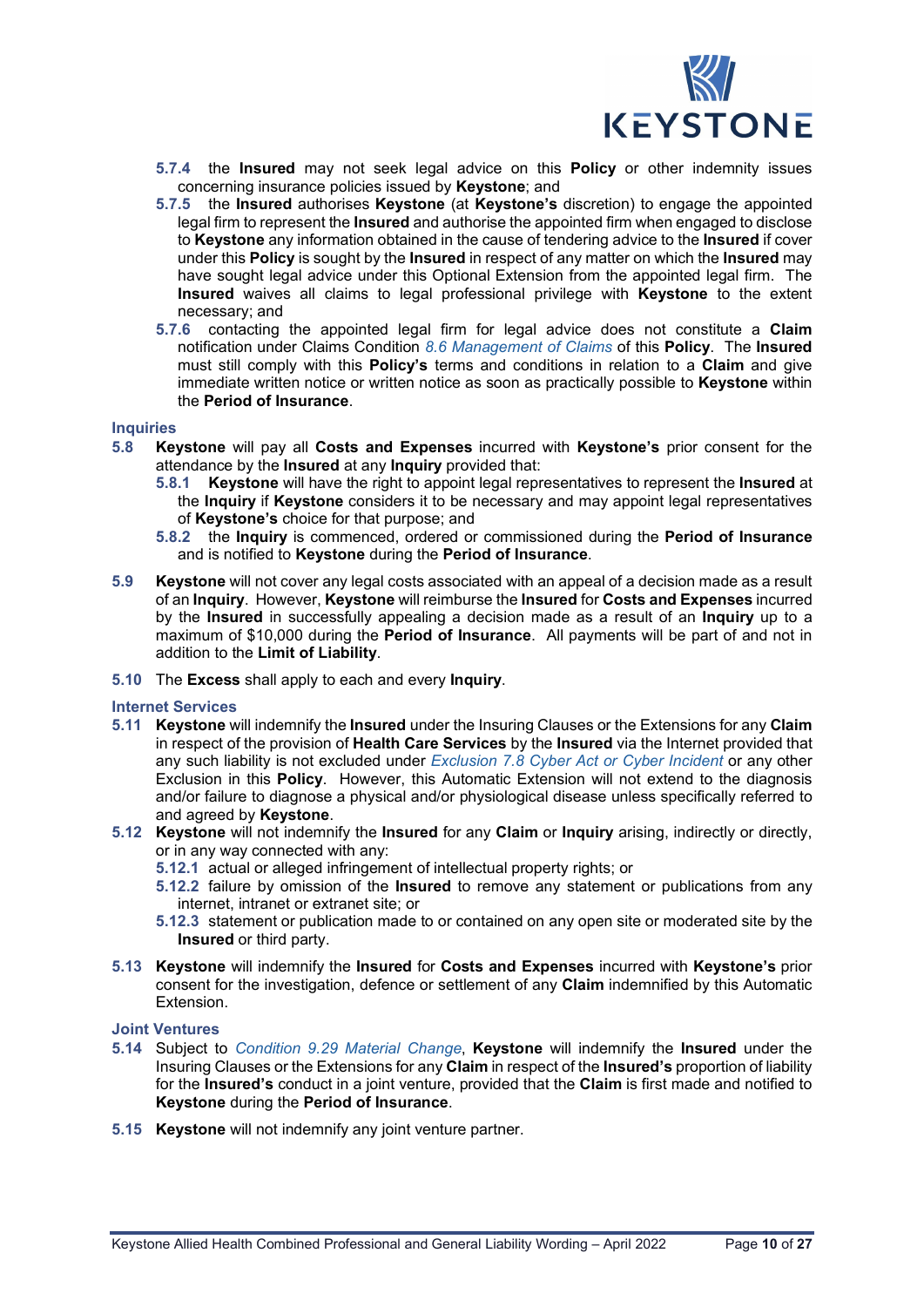

#### **Loss of Documents**

- **5.16 Keystone** will pay to or on behalf of the **Insured**, reasonable costs and expenses incurred by the **Insured** for loss of or damage to **Documents** (including but not limited to **Documents** which have been destroyed, lost or mislaid after appropriate searches) which are in the **Insured's** physical custody or control, provided that:
	- **5.16.1** the loss of or damage is sustained and notified to **Keystone** during the **Period of Insurance**; and
	- **5.16.2** the indemnity for this Automatic Extension is limited to the costs, charges and expenses in restoring or replacing the lost or damaged **Documents**; and
	- **5.16.3** the costs, charges and expenses are supported by invoices and/or accounts submitted to **Keystone** for **Keystone's** approval; and
	- **5.16.4** any document kept in magnetic or electronic form is duplicated with the intention that the back-up or duplicate document be used as the basis for restoring any lost or damaged **Document** to its original status; and
	- **5.16.5** this Automatic Extension does not extend to indemnify the **Insured** for:
		- **5.16.5.1** the loss or damage to any **Document** the property of or entrusted to the **Insured** by a third party; or
		- **5.16.5.2** damage to any **Document** caused by normal wear and tear; or
		- **5.16.5.3** for corruption, theft, interference with, lack of access to electronically stored data caused or contributed to by a computer virus or a third party where such costs, charges and expenses relate to the replacement / restoration of such data after a period of more than 48 hours after the computer virus or act took place or effect.

#### **Newly Acquired Subsidiary**

- **5.17** Subject to *Condition 9.29 Material Change*, if the **Insured** acquires a **New Subsidiary**:
	- **5.17.1** that has total annual fee income (by reference to the **New Subsidiary's** most recent financial statements as at the time of acquisition) no greater than 25% of the total annual fee income of the **Insured** as disclosed in the **Proposal**, the definition of **Insured** will be extended to include such **New Subsidiary** in respect of any **Claim** first made against the **Insured** and notified to **Keystone** during the period beginning on the date of acquisition resulting from the conduct of the **Business** by such **New Subsidiary**, but not in respect of any such **Claim** resulting from any act, error, omission or occurrence occurring or committed prior to the date the **New Subsidiary** was acquired; or
		- **5.17.2** that has total annual fee income (by reference to the **New Subsidiary's** most recent financial statements as at the time of acquisition) of greater than 25% of the total annual fee income of the **Insured** as disclosed in the **Proposal**, the definition of **Insured** will also include such **New Subsidiary** in respect of any **Claim** first made against the **Insured** and notified to **Keystone** during the period beginning on the date of acquisition and ending sixty (60) days thereafter or at the expiry of the **Period of Insurance**, whichever is the lesser period, resulting from the conduct of the **Business** by such **New Subsidiary**, but not in respect of any such **Claim** resulting from any act, error, omission or occurrence occurring or committed prior to the date the **New Subsidiary** was acquired. **Keystone** may, at its discretion, offer to extend cover for the **New Subsidiary**. In order for cover for such **New Subsidiary** to be extended beyond the period stated in *5.15.1* above, the **Insured** must, prior to the end of that period:
			- **5.17.2.1** give **Keystone** written notice of any such acquisition together with such additional information as **Keystone** may require so that **Keystone** can exercise its discretion whether or not to extend the cover;
			- **5.17.2.2** accept any notified alteration in the terms of this **Policy**; and
			- **5.17.2.3** pay any additional premium required by **Keystone**;
		- **5.17.3** this Automatic Extension does not extend cover:
			- **5.17.3.1** to any **New Subsidiary** that is domiciled or incorporated in the United States of America or its territories or protectorates; and
			- **5.17.3.2** in respect of the conduct of **Business** that are not the same as those conducted by the **Insured** and covered under this **Policy** prior to the acquisition of such **New Subsidiary**.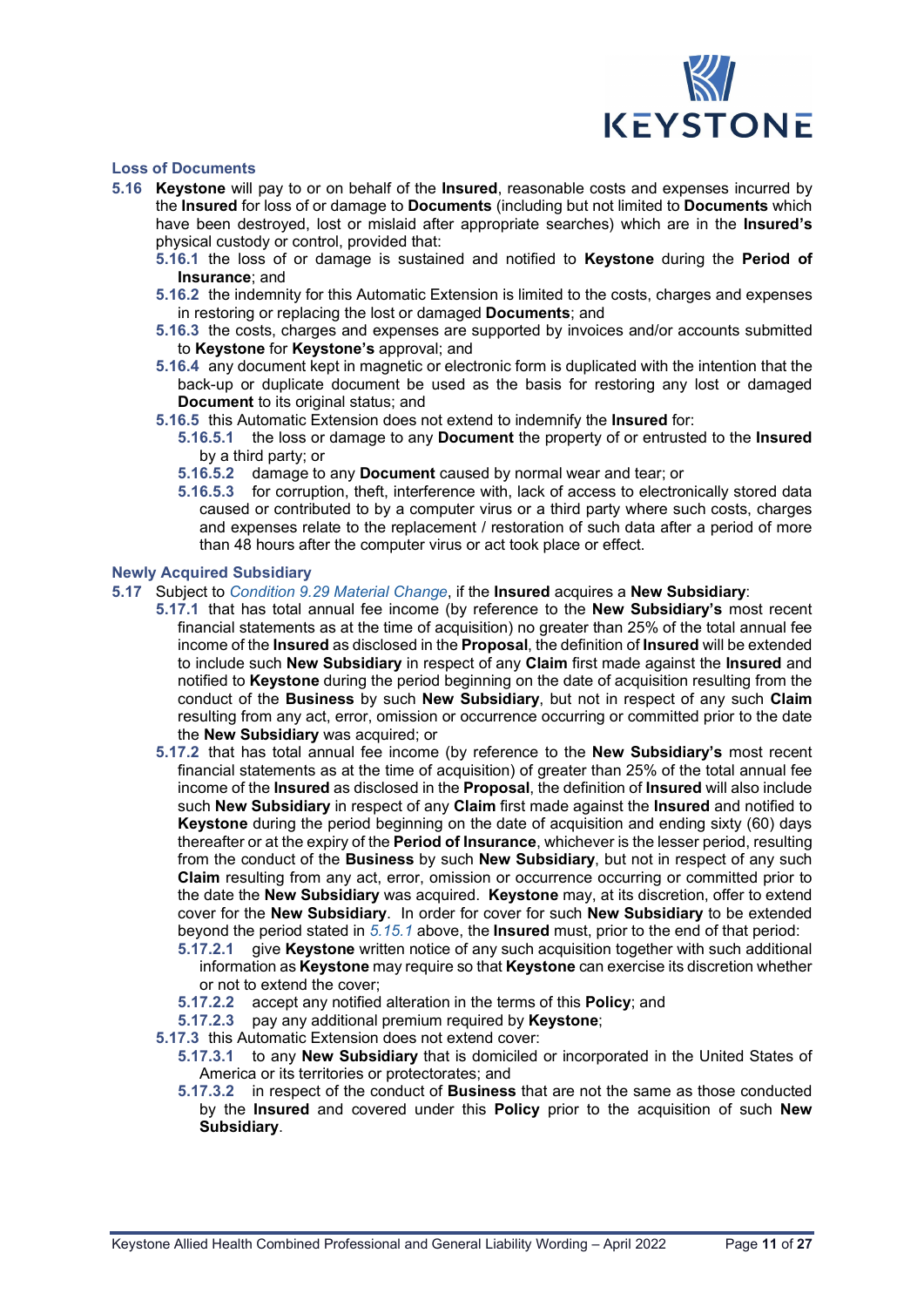

#### **Principals' Prior Business**

**5.18** Insuring Clause A – Professional Liability is extended to cover **Claims** made against any past and/or present **Principal** of the **Insured** and notified to **Keystone** during the **Period of Insurance** resulting from the conduct of business that are the same as the **Business** whilst such **Principal** was a sole practitioner, a partner of a firm or a director of a company other than the **Insured** prior to becoming a **Principal** of the **Insured**.

#### **Public Relations Expenses**

- **5.19 Keystone** will indemnify the **Insured** for **Public Relations Expenses** incurred by the **Insured** during the **Period of Insurance**.
- **5.20 Keystone's** total liability under this Automatic Extension will not exceed the amount indicated in the **Schedule** during the **Period of Insurance** and all payments will be part of and not in addition to the **Limit of Liability**.

#### **Reinstatement of the Limit of Liability**

**5.21** While the **Limit of Liability** for any one **Claim** remains unchanged, **Keystone** agrees to reinstate the **Limit of Liability** for exhausted insurance the number of times specified in the **Schedule** up to the **Maximum Aggregate Limit of Liability for this Policy**, if the **Limit of Liability** for either Insuring Clauses A or B is exhausted during the **Period of Insurance**.

#### **Run-Off Cover if the Insured Ceases to Exist or Operate**

- **5.22 Keystone** will indemnify the **Insured** under the Insuring Clauses and the Extensions in respect of any **Claim** or **Inquiry** first made against the **Insured** and notified to **Keystone** during the **Period of Insurance** if the **Insured** ceases to exist or operate, or are consolidated with, merged into, or acquired by any other entity, but only in respect of a **Claim** or **Inquiry** arising from events or occurrences, acts, errors or omissions occurring prior to the date that the **Insured** ceased to exist or operate, or were consolidated with, merged into or acquired by another entity.
- **5.23 Keystone** will indemnify the **Insured's** former **Principals** and **Employees** under the Insuring Clauses and the Extensions in respect of any **Claim** or **Inquiry** first made against the **Insured's** former **Principal** or **Employee** and notified to **Keystone** during the **Period of Insurance** but only in respect of a **Claim** or **Inquiry** arising from events or occurrences, acts, errors or omissions occurring while the **Principal** or **Employee** was employed by the **Insured**.

#### **Sixty Day Reporting Period**

- **5.24** The **Insured** may continue to notify **Keystone** of **Claims** up to sixty (60) days after the expiry of the **Period of Insurance**, but only for **Claims** first made against the **Insured** during the **Period of Insurance** and based on any act, error or omission committed or alleged to have been committed prior to the expiry of the **Period of Insurance**.
- **5.25** Any notification to **Keystone** during this sixty (60) day reporting period will be deemed to have been first notified to **Keystone** during the **Period of Insurance**.

#### **Spousal Liability**

- **5.26** A **Spouse's** legal liability for compensation resulting from a **Claim** or **Inquiry** against the **Principal's Spouse** solely by reason of:
	- **5.26.1** such **Spouse's** legal status as the **Insured's Spouse**; or
	- **5.26.2** such **Spouse's** ownership or interest in property that the claimant seeks to recover because of a **Claim** or **Inquiry** made against the **Insured**,
	- will be treated for the purposes of this **Policy** as the **Insured's** liability.
- **5.27** This Automatic Extension does not apply to the extent that the **Claim** or **Inquiry** alleges any act, error or omission by the **Insured's Spouse**.

#### **Statutory Liability**

**5.28 Keystone** will pay to or on behalf of the **Insured**, **Costs and Expenses** and will also indemnify the **Insured** for **Statutory Liability** resulting from the conduct of the **Insured's Business** notwithstanding exclusions *7.11 Employment Liability* and *7.14 Fines, Penalties and Damages*, but only if **Keystone** are not legally prohibited from paying the **Statutory Liability** for the following:

**5.28.1** any civil offence; or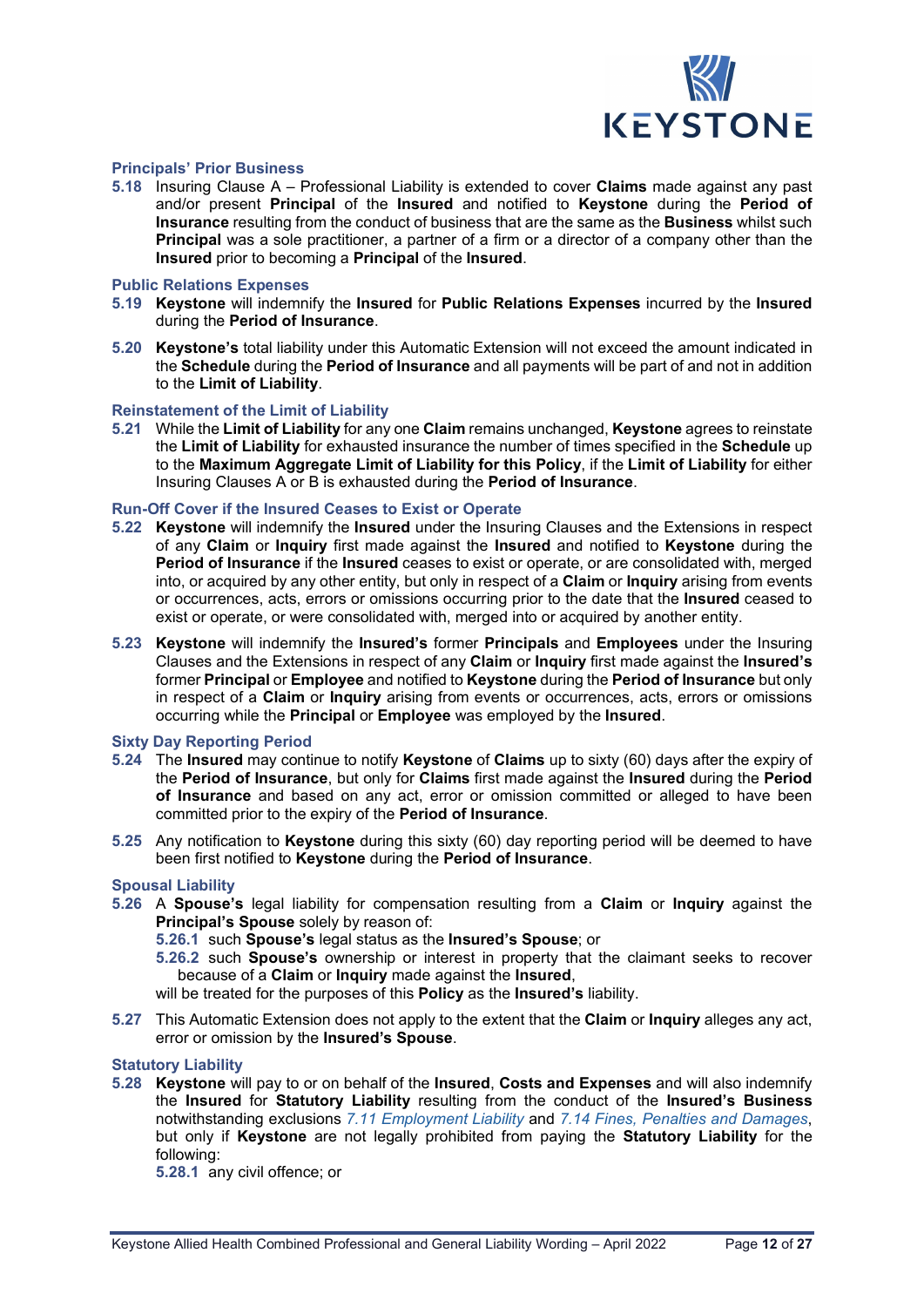

**5.28.2** a strict liability offence in connection with the discharge, dispersal, release or escape of **Pollutants**; or

**5.28.3** a strict liability offence in connection with a breach of workplace health and safety law or regulation.

- **5.29 For** the avoidance of doubt, this Automatic Extension does not extend to penalties issued by any board of the Australian Health Practitioner Registration Agency.
- **5.30 Keystone** is not liable to make payment under this **Policy** in connection with any **Statutory Liability** directly or indirectly based on, arising out of or attributable to the reckless or grossly negligent conduct, or any knowing or intentional breach or violation of law, by the **Insured** which is established through a judgment or other final adjudication adverse to the **Insured**, or any admission by an **Insured**, that such conduct did in fact occur.
- **5.31 Keystone's** total liability under this Automatic Extension will not exceed the amount indicated in the **Schedule** during the **Period of Insurance** and all payments under this Automatic Extension will be part of and not in addition to the **Limit of Liability**.

#### **Trade Fairs, Shows and Markets**

- **5.32 Keystone** will indemnify the **Insured** under the Insuring Clauses or the Extensions for any **Claim** in respect of the **Insured's** attendance at a conference, trade fair, show or other similar event related to the **Business**.
- **5.33 Keystone** will indemnify the **Insured** for **Costs and Expenses** incurred with **Keystone's** prior consent for the investigation, defence or settlement of any **Claim** indemnified by this Automatic Extension.

#### **Unlimited Run-Off Cover**

- **5.34 Keystone** agrees to continue the cover under this **Policy** beyond the **Period of Insurance** to any person insured by this **Policy** if:
	- **5.34.1** such person ceases to provide **Health Care Services** in connection with the **Business**; and
	- **5.34.2** such person has been insured with **Keystone** immediately prior to them ceasing to provide **Health Care Services** in connection with the **Business**; and
	- **5.34.3** such person has not notified **Keystone** of any **Claim**; and
	- **5.34.4** such person has confirmed the above in writing to **Keystone** prior to this **Policy's** expiry date and such person has received confirmation that the run-off cover has been activated; and
	- **5.34.5** the **Policy** has not been cancelled.
- **5.35** This Automatic Extension only applies in relation to the conduct of the **Business** because of any act, error or omission occurring prior to the date that any such person ceases to provide **Health Care Services** in connection with the **Business**.

#### **Vicarious Liability for Employed or Contracted Doctors**

**5.36** For the avoidance of doubt, **Keystone** agrees to indemnify the **Insured** for the **Insured's** liability for any **Claim** arising because of the conduct of the **Insured's** employed or contracted registered **Medical Practitioners**, but only in respect of **Claims** arising from activities undertaken on the **Insured's** behalf and in the conduct of the **Business,** subject to this **Policy's** terms and conditions, including Condition *9.30 Medical Practitioners*. Such employed or contracted registered **Medical Practitioners**, are not indemnified under this **Policy** for any individual liability arising from activities undertaken on the **Insured's** behalf.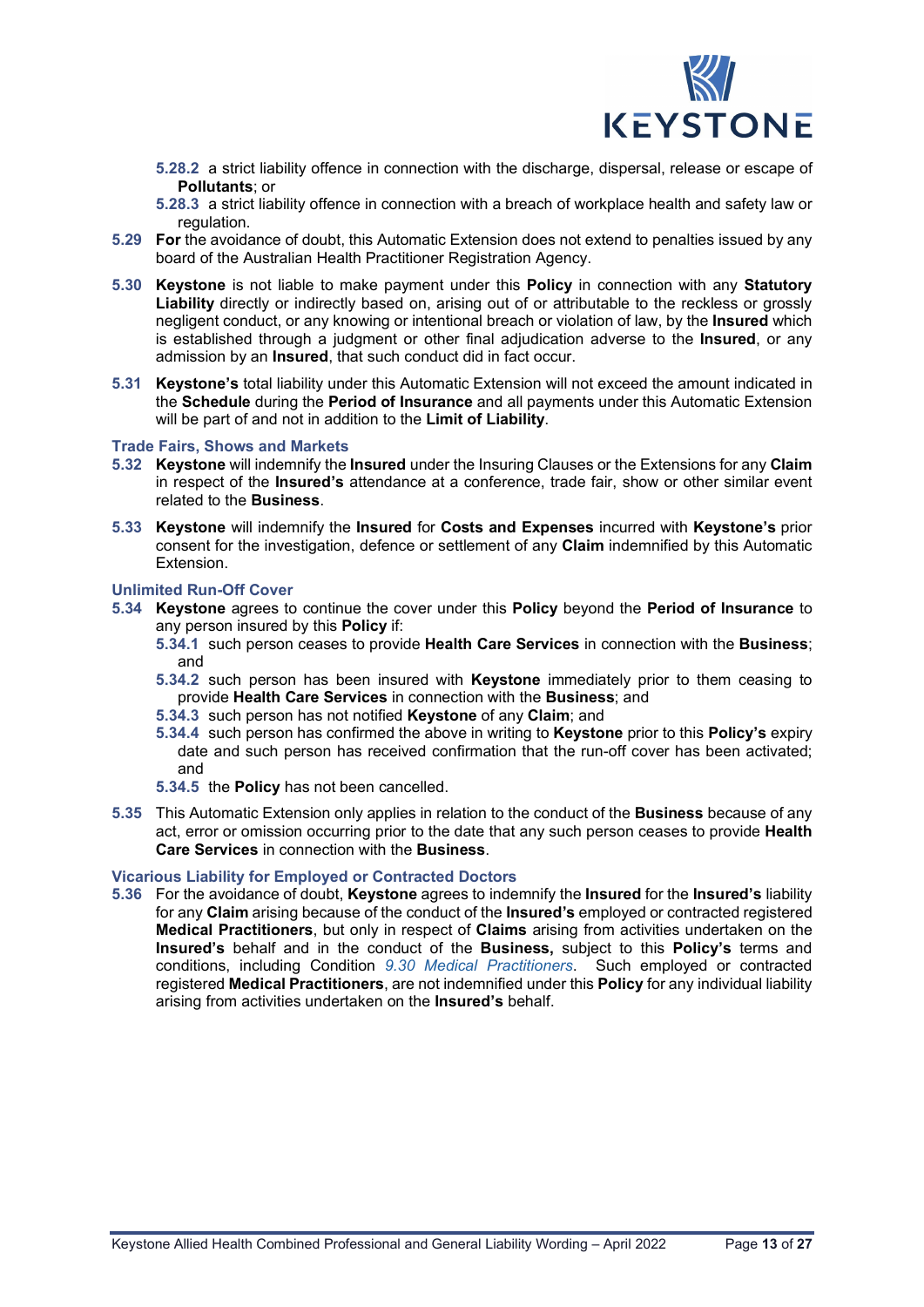

### <span id="page-13-0"></span>**6. Optional Extensions**

The following Optional Extensions are all subject to the terms and conditions of this **Policy** unless expressly stated otherwise. The **Excess** and the **Limit of Liability** specified in the **Schedule** apply to the Optional Extensions and the Optional Extensions shall not increase the **Limit of Liability** nor the **Aggregate Limit of Liability**.

#### **Contractors, Consultants, Agents or Locums**

**6.1** The definition of **Employee** is extended to include independent contractors, consultants, agents or locums while acting on the **Insured's** behalf in the conduct of the **Business**.

#### **Employment Practices Liability**

- **6.2 Keystone** will indemnify the **Insured** in respect of any Emp**loyment Claim** against the **Insured** notwithstanding Exclusion *Employment Liability 7.11.1*.
- **6.3** The following additional terms apply for the purposes of this Optional Extension only:
	- **6.3.1 Insured** does not include the **Employee** making the **Claim** in respect of an **Employment Practice Breach**; and
	- **6.3.2** Exclusion *Employment Liability 7.11.2* of this **Policy** will not apply to any **Claim** by an **Employee** in respect of mental anguish or emotional distress or disturbance arising out of an **Employment Practice Breach**; and
	- **6.3.3** all claims which arise out of or are attributable to or are in any way connected with a single **Employment Practice Breach** shall constitute a single **Claim** for the purposes of this **Policy**. A single **Employment Practice Breach** means all respective **Employment Practice Breaches** which are related or form part of a series of related conduct or form part of a course of conduct that is not entirely unconnected, different and/or unrelated; and
	- **6.3.4 Keystone** will not indemnify the **Insured** for any **Claim** or **Inquiry** arising, indirectly or directly, or in any way connected with any **Employment Related Benefits** or a breach of an express obligation of an **Insured**:<br>**6.3.4.1** to make payments (inc
		- **6.3.4.1** to make payments (including the provision of non-cash benefits); or **6.3.4.2** pursuant to any procedural or notification requirements in the event
		- **6.3.4.2** pursuant to any procedural or notification requirements in the event of termination of employment, whether such obligation arises under statute, regulation, award, contract of employment (including any arrangement or agreement collateral to any contract of employment) or any industrial, workplace or enterprise agreement or otherwise; and
	- **6.3.5 Keystone's** total liability under this Optional Extension will not exceed the amount indicated in the **Schedule** during the **Period of Insurance** and all payments will be part of and not in addition to the **Limit of Indemnity**; and
	- **6.3.6** a separate **Excess** will apply to each **Claim** under this Optional Extension as specified in the **Schedule**; and
	- **6.3.7** the cover provided by this Optional Extension is specifically excess of any other applicable insurance. If any other insurance in respect of employment practices liability is provided by **Keystone** then the **Limit of Liability** for any and all **Claims** covered by this Optional Extension will be reduced by the **Limit of Liability** of such other insurance provided by **Keystone**.

### **Fidelity**

- **6.4 Keystone** will cover the **Insured** for any loss of money, negotiable instruments, stamps, bearer bonds or coupons, bank or currency notes belonging to the **Insured** or for which the **Insured** is legally liable where such loss is sustained in consequence of any **Fraudulent Act**, provided that:
	- **6.4.1** such loss is discovered by the **Insured** during the **Period of Insurance** and is notified in writing to **Keystone** within the **Period of Insurance** as soon as reasonably practicable and in any event within twenty-eight days of the date of discovery; and
	- **6.4.2** there is no cover for any further losses suffered by the **Insured** after the **Insured** has become aware of any loss or any **Fraudulent Act**, or the date upon which a reasonable person would have had cause for suspicion of any loss or any **Fraudulent Act**; and
	- **6.4.3** the **Insured** shall, at its own cost and expense, provide such documentation and information as is, in **Keystone's** opinion, necessary to substantiate the existence of and the amount of any such loss; and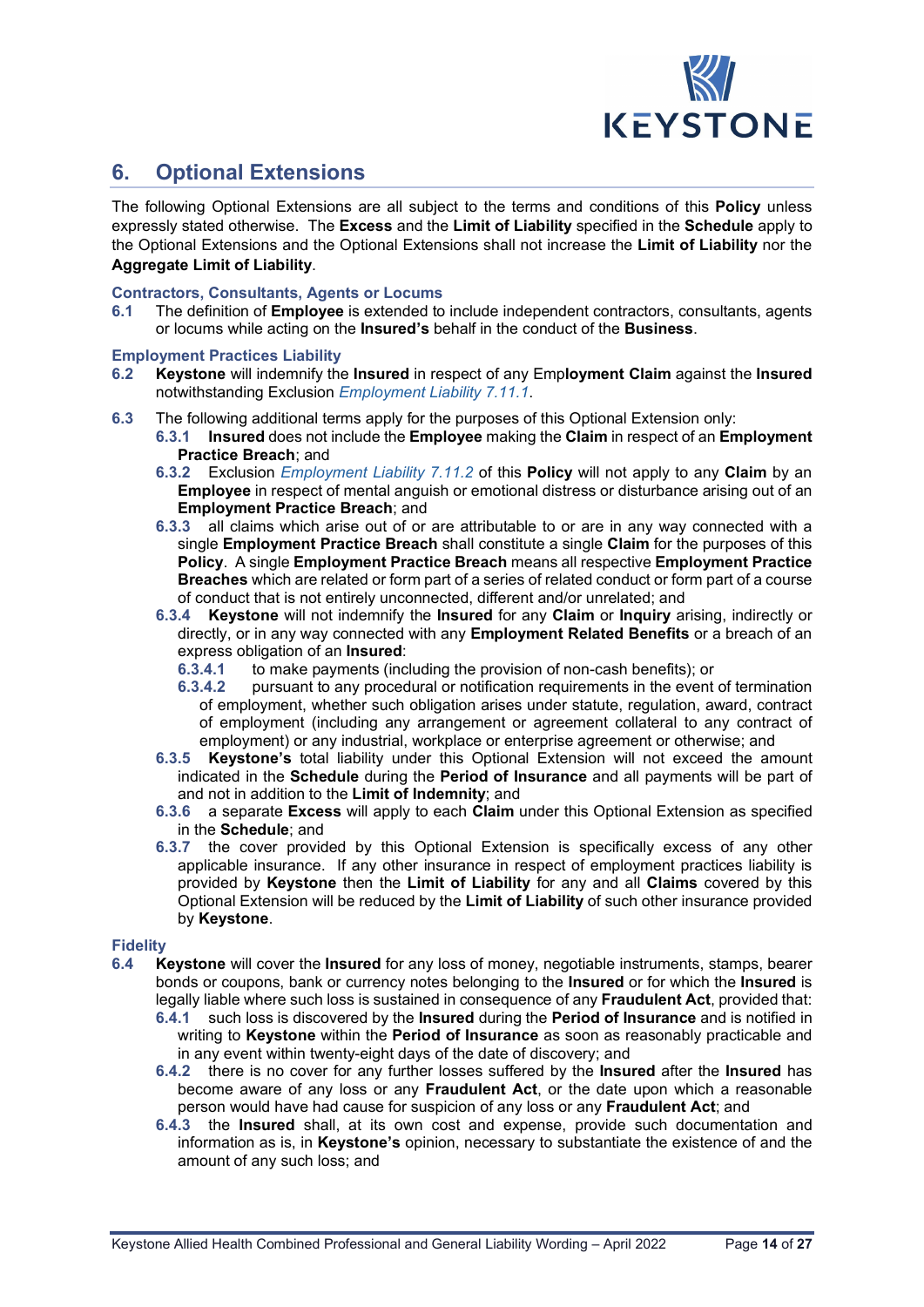

- **6.4.4** a series of related, repeated or continuous **Fraudulent Acts** of any one **Employee** or group of **Employees** acting in collusion shall be treated as giving risk to a single loss for the purpose of applying the **Excess** for this Optional Extension; and
- **6.4.5 Keystone's** total liability under this Optional Extension will not exceed the amount indicated in the **Schedule** during the **Period of Insurance** and all payments will be part of and not in addition to the **Limit of Liability**; and
- **6.4.6** for the purpose of this Optional Extension the definition of **Employee** does not include any director or **Principal** of the named **Insured** nor any individual who owns or has a beneficial or economic interest in more than five percent (5%) of the issued shares or net assets of the named **Insured**.

#### **Registered Training Organisation – Student Placement Cover**

- **6.5** The definition of **Employee** in this **Policy** is extended to include any student who during or prior to the **Period of Insurance** obtains practical activities experience as part of the **Insured's** course.
- **6.6** The definition of **Health Care Services** is extended to include any registered skills training or clinical education for healthcare professionals.

#### **United States of America Jurisdiction**

- **6.7** Exclusion *7.16 Jurisdiction Limit* is deleted in its entirety.
- **6.8** In relation to any action brought in a court of law or in respect of any judgement, award, payment or settlement within countries which operate under the laws of United States of America (or to any order made anywhere in the world to enforce such judgement, award, payment or settlement either in whole or in part), **Keystone's** total liability under this Optional Extension will not exceed the amount indicated in the **Schedule** during the **Period of Insurance** and all payments will be part of and not in addition to the **Limit of Liability**.

### <span id="page-14-0"></span>**7. Exclusions**

#### **Keystone** will not indemnify the **Insured** for:

## **Abuse**

**7.1** any **Claim** or **Inquiry** arising, indirectly or directly, or in any way connected with any verbal, physical or sexual abuse, assault, battery or any violence committed or alleged to have been committed by the **Insured**;

**Acquired Immune Deficiency Syndrome (AIDS), AIDS Related Complex (ARC) Human Immuno-Deficiency Virus (HIV) or Hepatitis C Virus (HCV)**

- **7.2** any **Claim** or **Inquiry** arising, indirectly or directly, or in any way connected with Acquired Immune Deficiency Syndrome (AIDS), AIDS Related Complex (ARC) Human Immuno-Deficiency Virus (HIV) or Hepatitis C Virus (HCV). However, this exclusion shall not apply to:
	- **7.2.1** the **Principal Insured** where an **Employee** has deliberately concealed the fact of his or her infection with AIDS and/or ARC and/or HIV and/or HCV; or
	- **7.2.2** the provision of **Health Care Services** to patients already infected with or carrying AIDS and/or ARC and/or HIV and/or HCV;

#### **Alcohol, Narcotics and Intoxicants**

**7.3** any **Claim** or **Inquiry** directly or indirectly caused by, contributed to by, or arising out of or in connection with the **Insured** and/or any **Medical Practitioners** being under the influence of alcohol, intoxicants or narcotics;

## **Asbestos**

**7.4** any **Claim** or **Inquiry** arising, indirectly or directly, or in any way connected with asbestos other than in respect to the provision of **Health Care Services** for an asbestos related illness;

#### **Assumed and Proportionate Liability**

#### **7.5** any **Claim** or **Inquiry**:

**7.5.1** arising indirectly or directly from a contract where the **Insured** has limited their right to reduce, seek contribution from or apportion their liability to other concurrent wrongdoers under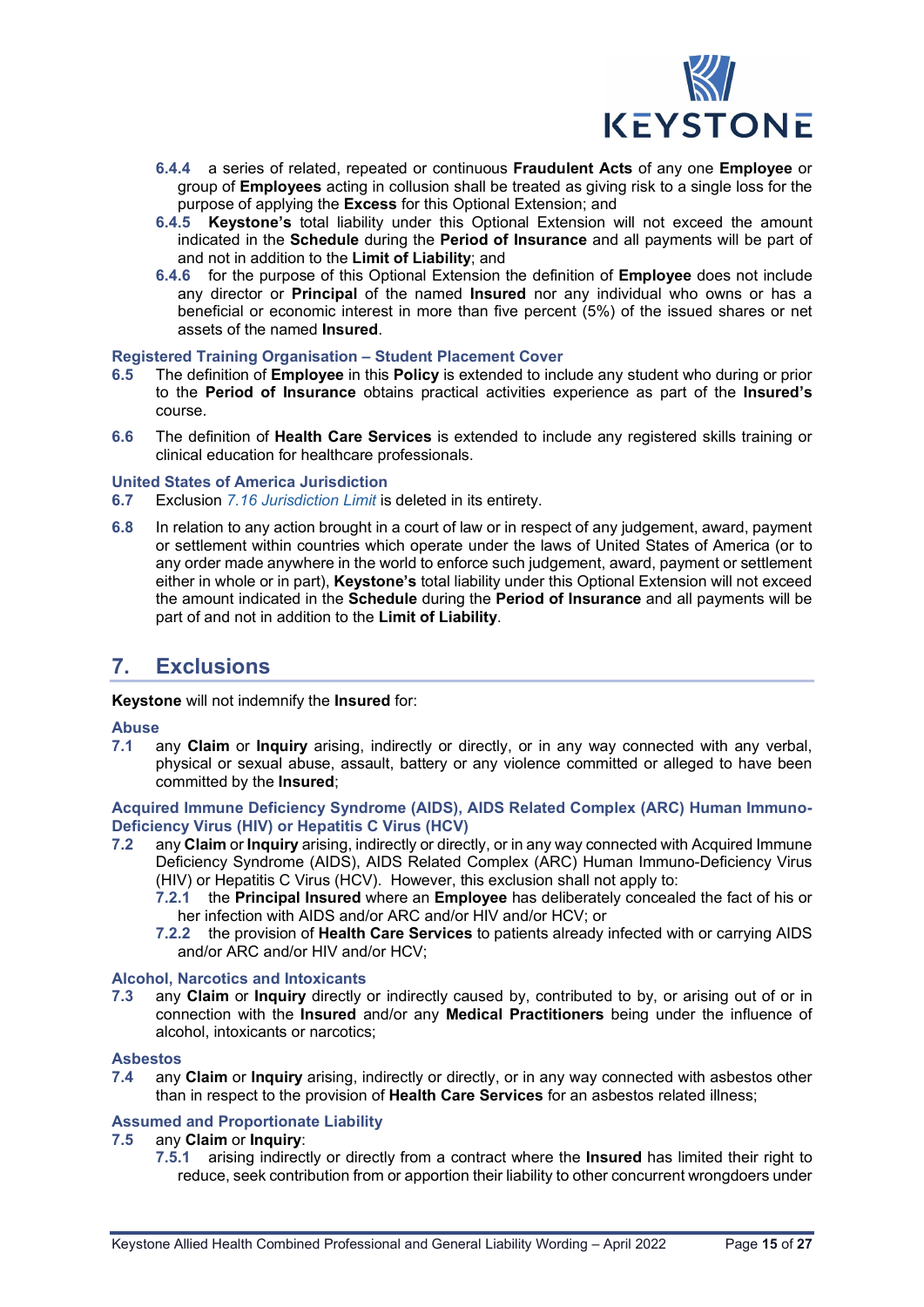

the proportionate liability legislation that applies in their State or Territory. This Exclusion only applies to the extent to which the **Insured** has assumed a liability that is greater than the liability the **Insured** would have if the proportionate liability legislation applied; and/or

- **7.5.2** arising indirectly or directly from a failure by the **Insured** to perform a contractual obligation and the **Claim** or **Inquiry** relates to the cost of organising another person to perform those services; and/or
- **7.5.3** arising indirectly or directly from any liability assumed by the **Insured** under a contract, deed or agreement which goes beyond the duty to use such skill and care as is usual in the exercise of the **Health Care Services**; and/or
- **7.5.4** arising indirectly or directly from any guarantee, warranty or indemnity granted by the **Insured**, or in any way connected with any liability for which the **Insured** have foregone, excluded or limited a right of recovery against any party; and/or
- **7.5.5** or part of a **Claim** or **Inquiry** where the **Insured** is obligated to pay for or contribute to loss attributable to the conduct of other **Medical Practitioners** who are concurrent wrongdoers;

## **Clinical Trial**<br>7.6 any Cla

**7.6** any **Claim** or **Inquiry** directly or indirectly caused by, or arising out of, or in connection with a clinical trial;

#### **Communicable Disease**

- **7.7** any **Claim** or **Inquiry** arising directly or indirectly from or in connection with the actual or alleged transmission of a **Communicable Disease** in connection with the:
	- **7.7.1** supervising, hiring, employing, training or monitoring of others that may be infected with and spread a communicable disease; or
	- **7.7.2** failure to prevent the spread of the disease; or
	- **7.7.3** failure to comply with any governments' or authorities' regulations or directions; or
	- **7.7.4** failure to report the disease to authorities.

#### **Cyber Act or Cyber Incident**

- **7.8** any loss, damage, liability, claim, fines, penalties, cost or expense of whatsoever nature directly or indirectly caused by, contributed to by, resulting from, arising out of or in connection with any:
	- **7.8.1 Cyber Act** or **Cyber Incident** including, but not limited to, any action taken in controlling, preventing, suppressing or remediating any **Cyber Act** or **Cyber Incident**; or
	- **7.8.2** loss of use, reduction in functionality, repair, replacement, restoration, reproduction, loss or theft of any **Data**, including any amount pertaining to the value of such **Data**; or
	- **7.8.3** fines, penalties, mitigation costs or any other amount for actual alleged or breach of **Data Protection Law** by the I**nsured** or any other party acting on behalf of the **Insured**,

regardless of any other cause or event contributing concurrently or in any other sequence thereto.

#### **Directors and Officers**

**7.9** any **Claim** or **Inquiry** made against a **Principal** or **Employee** where such **Claim** or **Inquiry** is made solely by reason of the person holding the position, or having acted in the position, of **Director** or **Officer** (as these terms are defined in the *Corporations Act 2001 (Cth)*) of the **Insured's** organisation or having acted in that capacity;

#### **Dishonest or Wilful Acts**

- **7.10** subject to Automatic Extension *5.5 Dishonesty*, any **Claim** or **Inquiry** directly or indirectly caused by, contributed to by, or arising out of or in connection with any actual or alleged:
	- **7.10.1** dishonest, fraudulent or criminal acts, errors or omissions; or
	- **7.10.2** wilful breach of any statute, contract, agreement or duty; or
	- **7.10.3** any act, error or omission committed or omitted in reckless disregard,
	- of or by the **Insured**;

#### **Employment Liability**

- **7.11** any **Claim** or **Inquiry**:
	- **7.11.1** in relation to, or for, an actual or alleged **Employment Practices Breach**; or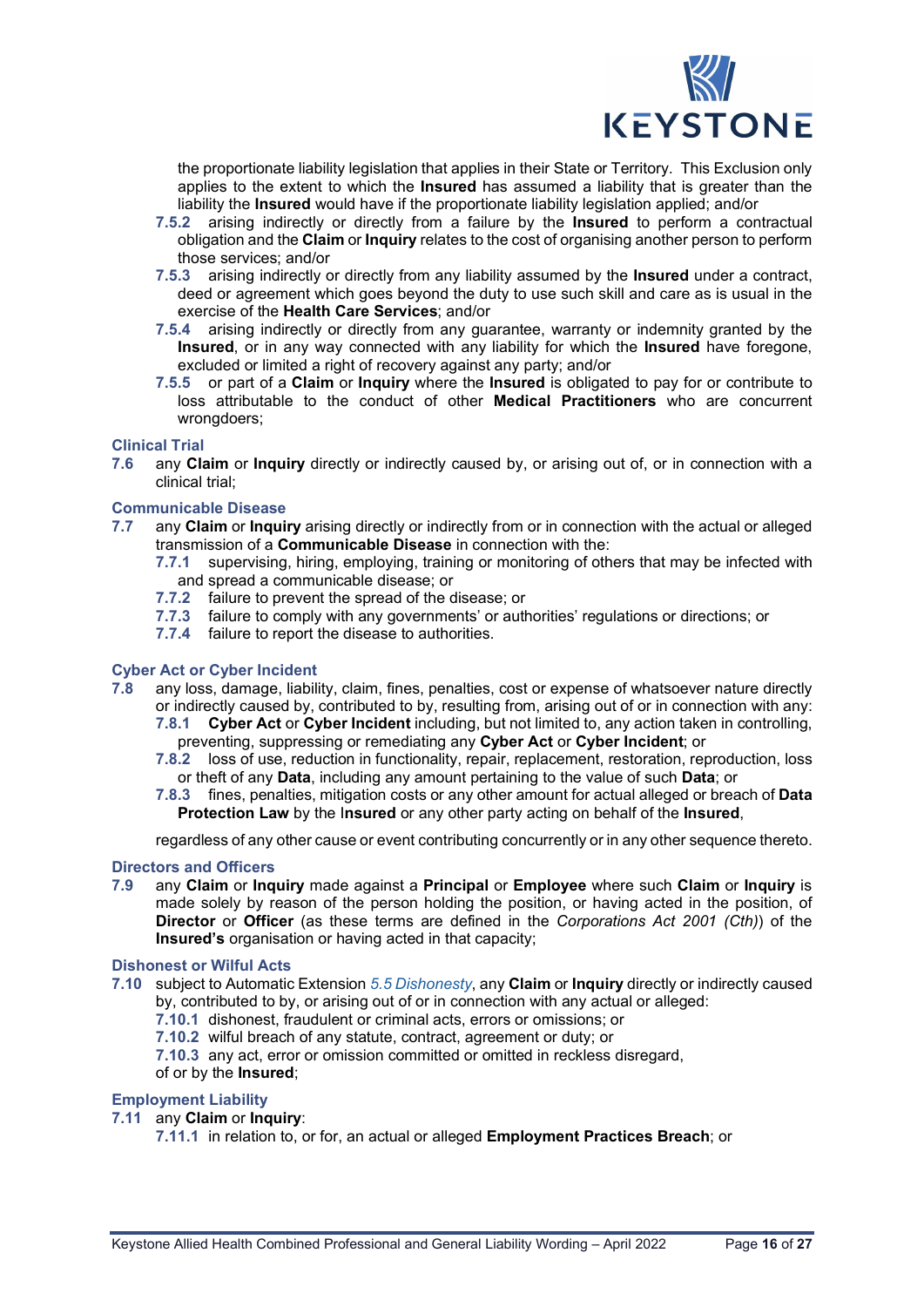

**7.11.2** or breach of any obligation owed by the **Insured** in the **Insured's** capacity as employer to any **Employee** or in respect of which compensation is available under any Workers' Compensation Scheme or any similar legislation;

#### **Employers and Contractors must be Registered**

- **7.12** any **Claim** or **Inquiry** which arose out of **Health Care Services** provided by the **Insured** or a person contracted by the **Insured** to provide **Health Care Services** where the **Insured** or the person contracted:
	- **7.12.1** did not hold the requisite qualifications, authorisations, registration or licenses to carry out such **Health Care Services**; or
	- **7.12.2** are required to be but were not registered in accordance with the laws of the Commonwealth or of any state or territory or local council in which the **Health Care Services** were provided;

#### **Excess**

**7.13** the amount as specified in the **Schedule**;

#### **Fines, Penalties and Damages**

**7.14** subject to Automatic Extension *5.28 Statutory Liability*, any fines or penalties including but not limited to civil or criminal penalties and punitive, multiple, aggravated or exemplary damages;

#### **Insolvency**

**7.15** any **Claim** or **Inquiry** arising from the administration, receivership, insolvency or bankruptcy of the **Insured**;

#### **Jurisdiction Limit**

**7.16** any **Claim** arising from any legal proceeding brought in any court of the United States of America or their dominions and protectorates, or arising from any judgment registered or lodged in connection with such a legal proceeding or any **Inquiry** commenced, ordered, commissioned or conducted in the United States of America or their dominions and protectorates;

#### **Liquidated Damages**

**7.17** any liquidated damages imposed upon the **Insured** by contract or agreement, except to the extent that the **Insured** would have been liable for that damage in the absence of any such contract or agreement.

#### **Other Insurance**

**7.18** any **Claim** or **Inquiry** for which assistance, coverage or indemnity may be available to the **Insured** by a medical defence organisation or other insurer whether or not such assistance, coverage or indemnity is discretionary and not ultimately provided to the **Insured** by the medical defence organisation or other insurer. This **Policy** will only contribute proportionally to such other medical defence organisation or insurer in such a case;

#### **Pollution with Sudden and Accidental Write Back**

**7.19** any **Claim** or **Inquiry** directly or indirectly caused by, contributed to by, or in connection with or arising from the actual, alleged or threatened discharge, release, or escape of **Pollutants** however this exclusion does not apply if such discharge, release or escape of **Pollutants** is sudden and accidental;

#### **Prior Reported or Known Circumstances**

#### **7.20** any:

- **7.20.1 Claim** or **Inquiry** known by or received by the **Insured** prior to the **Period of Insurance**; or
- **7.20.2 Claim**, **Known Circumstance** or **Inquiry** noted on the **Proposal** for the current **Period of Insurance** or any previous proposal; or
- **7.20.3 Claim** or **Inquiry** reported, disclosed or notified, or which ought reasonably to have been reported, disclosed or notified, to **Keystone** or any other insurer or medical defence organisation prior to the **Period of Insurance** as being either:
	- **7.20.3.1** a **Claim** or an **Inquiry**; or
	- **7.20.3.2** facts, matters or circumstances which may give rise to a **Claim** and/or an **Inquiry**; or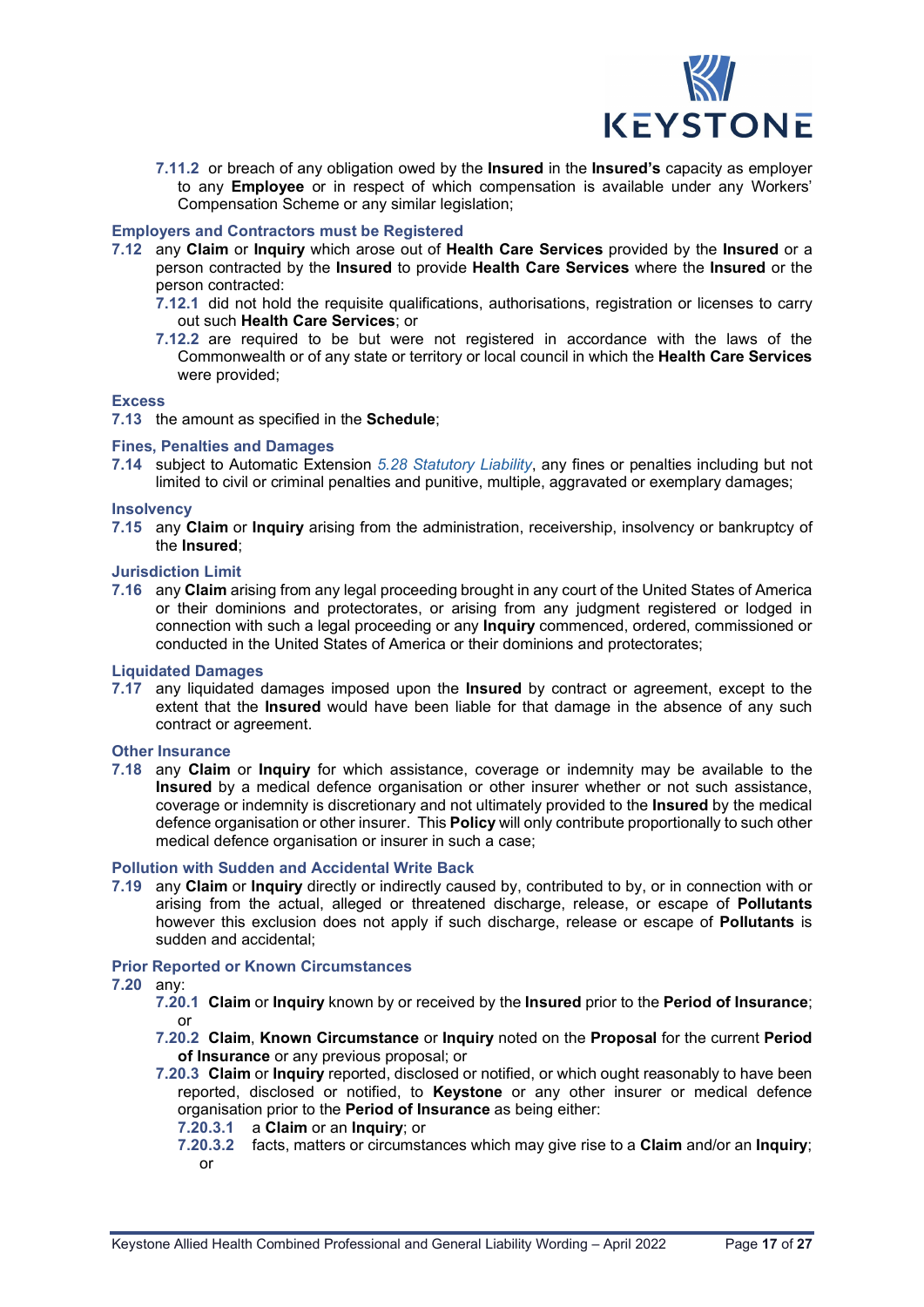

- **7.20.3.3** facts, matters or circumstances which may give rise to an allegation or a liability that is or may be the subject of a **Claim** or an **Inquiry**; or
- **7.20.3.4** a **Claim** or **Inquiry** directly or indirectly caused by, contributed to by, or arising out of, or in connection with any **Known Circumstance**; or
- **7.20.3.5** an **Inquiry** that was in progress, pending, commenced, ordered or commissioned prior to the **Period of Insurance**;

#### **Professional Instruments**

- **7.21** any **Claim** or **Inquiry** directly or indirectly caused by, contributed to by, or in connection with or arising from the failure of the **Insured** to correctly handle, use or store any tool or implement which is intended to be in contact with bodily fluid or penetrate tissue in accordance with the manufacturers' instructions, and where approved by the manufacturers and by the Department of Health or equivalent to be used more than once, sterilised prior to such use:
	- **7.21.1** using only sterilised apparatus specifically approved by the manufacturer and in accordance with instructions, recommendations, or guidelines of such manufacturer; and
	- **7.21.2** in accordance with Department of Health guidelines or equivalent.

#### **Property in Physical or Legal Control**

- **7.22** any **Claim** or **Inquiry** arising from damage to property owned, leased or hired or under hire purchase or on loan to the **Insured** or otherwise in the **Insured's** care, custody or control but this exclusion shall not apply to liability for damage to:
	- **7.22.1** premises or the contents thereof temporarily occupied by the **Insured** for work therein or thereon, but no indemnity is provided for damage to that part of the property on which the **Insured** is working and which arises out of such work; or
	- **7.22.2** clothing and personal effects belonging to the **Insured's Employees**; or
	- **7.22.3** premises tenanted by the **Insured** to the extent that the **Insured** would be held liable in the absence of any specific agreement;
- **7.23 Keystone's** total liability under this coverage write back will not exceed the amount indicated in the **Schedule** during the **Period of Insurance** and all payments will be part of and not in addition to the **Limit of Liability**;

#### **Radioactivity**

**7.24** any **Claim** or **Inquiry** directly or indirectly caused by, contributed to by, or in connection with or arising from ionising radiation or contamination by radioactivity from any nuclear fuel or from any nuclear waste from the combustion of nuclear fuel or from the radioactive, toxic, explosive or other hazardous properties of any explosive nuclear assembly or nuclear component thereof. Note though, this exclusion does not apply to any **Claim** or **Inquiry** arising from the use of radium, radium compounds or radioisotopes when used away from the place where such are made or produced and used exclusively for the provision of **Health Care Services** and in the conduct of the **Insured's Business**;

#### **Refund of Professional Fees and Trading Debts**

#### **7.25** any **Claim** or **Inquiry**:

- **7.25.1** for refund of professional fees or charges (by way of damages or otherwise); or
- **7.25.2** for the **Costs and Expenses** incurred by the **Insured** or on the **Insured's** behalf in complying with any contractual obligations or making good any faulty product; or
- **7.25.3** arising directly or indirectly from the provision of any guarantees, estimates of probable costs, estimates of probable financial savings or contract price or cost estimates being exceeded; or
- **7.25.4** arising from a liability to pay trading debts, trade debts or the repayment of any loan;

#### **Related Parties**

**7.26** arising directly or indirectly from or in respect of any **Claim** brought by:

#### **7.26.1** any **Insured**;

- **7.26.2** any **Subsidiary**;
- **7.26.3** any company or trust which is operated or controlled by the **Insured** or its nominees or trustees and in which an **Insured** has a direct or indirect financial interest;
- **7.26.4** any trustee of a trust of which an **Insured** or a **Relative** of an **Insured** is a beneficiary;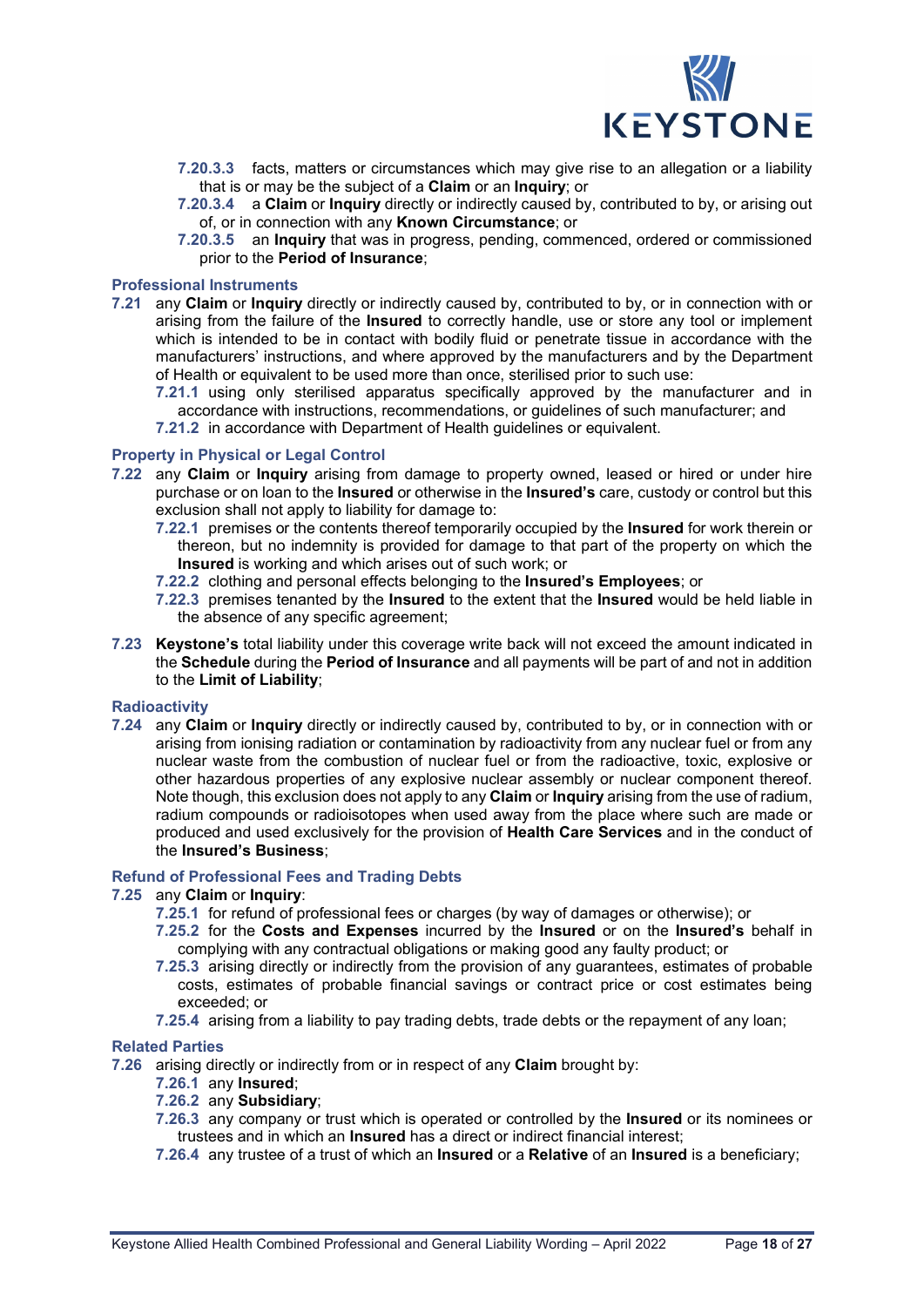

- **7.26.5** any company in which an **Insured** has or has held at least a 20% financial interest and has had or has board representation on that company;
- **7.26.6** any **Relative** or any company owned or controlled by a **Relative**, unless the **Health Care Services** that gave rise to the **Claim** were signed off by a **Principal** of the **Insured** who is a person not related to the **Relative**; or
- **7.26.7** any company, trust or person having a direct or indirect financial, executive or controlling interest in the **Insured**, unless such interest is less than 20%. This exclusion shall not apply to:
	- **7.26.7.1** a cross-claim or **Claim** brought by an **Insured** against another **Insured** for the purposes of contribution or indemnity where a claim is brought by a third party; or
	- **7.26.7.2** a **Claim** brought by or on behalf of an **Employee** directly in relation to **Health Care Services** provided by an **Insured** to that **Employee**;

#### **Retroactive Date**

- **7.27** any **Claim** or **Inquiry** directly or indirectly caused by, contributed to by, in connection with or arising from any:
	- **7.27.1** event or occurrence prior to the **Retroactive Date**; or
	- **7.27.2** acts, errors or omissions committed or alleged to have been committed prior to the **Retroactive Date**;

#### **Sanctions**

**7.28** any **Claim** or **Inquiry** that would be in contravention of any sanction, prohibition or restriction under United Nations resolutions or trade or economic sanctions, laws or regulations of Australia, the European Union, United Kingdom or United States of America;

#### **Territorial**

- **7.29** any
	- **7.29.1 Claim** or **Inquiry** brought or maintained; or
	- **7.29.2 Fraudulent Act** that occurs

outside of the territory limits stated in the **Schedule**.

#### **Terrorism**

**7.30** any **Claim** or **Inquiry** arising directly or indirectly from, or in connection with any act of **Terrorism**, or any action taken in controlling, preventing, suppressing or in any way relating to an act of **Terrorism**;

#### **Vehicles**

- **7.31** any **Claim** or **Inquiry**:
	- **7.31.1** arising from the ownership, possession or use by or on the **Insured's** behalf of any motor vehicle or trailer for which compulsory insurance is required by law, other than **Claims** arising from damage to any motor vehicle or trailer temporarily in the Insured's custody or control for the purpose of parking; or
	- **7.31.2** arising from the ownership, possession or use by or on the **Insured's** behalf of any aircraft, watercraft or hovercraft, other than **Claims** under the Insuring Clauses or the Extensions, arising from the emergency transportation of any patient accompanied by the **Insured**;

#### **War**

**7.32** any **Claim** or **Inquiry** directly or indirectly caused by, contributed to by, in connection with or arising from war, invasion, acts of foreign enemies, hostilities (whether war has been declared or not), civil war, rebellion, revolution, insurrection, military or usurped power or confiscation or nationalisation or requisition or destruction of or damage to property by, or under the order of, any government or public or local authority.

### <span id="page-18-0"></span>**8. Claim Conditions**

#### **Co-operation and Mitigation**

- **8.1** The **Insured** must give **Keystone** such information and assistance as **Keystone** consider necessary to:
	- **8.1.1** determine an appropriate course of action in relation to any **Claim** or **Inquiry**; and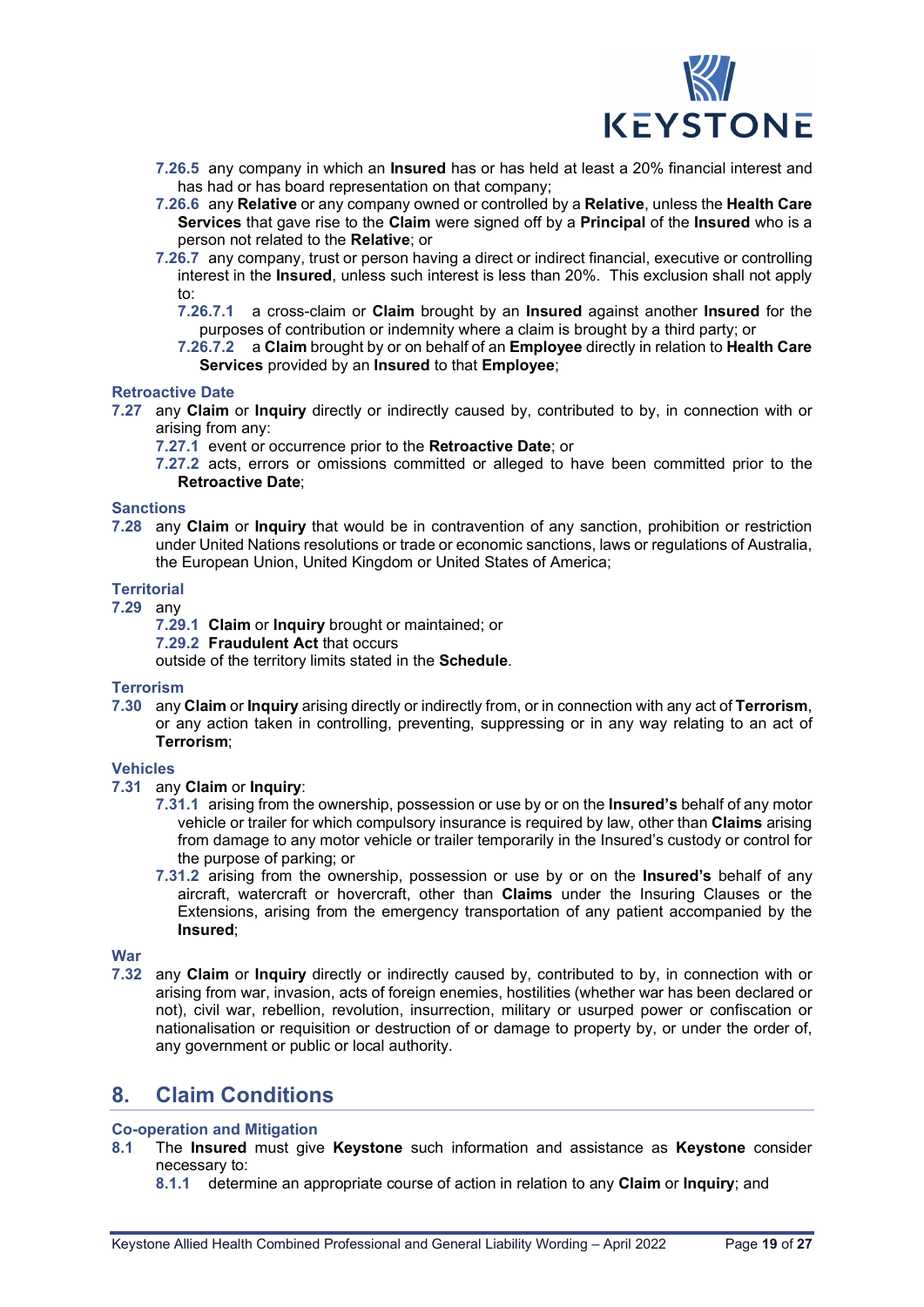

**8.1.2** identify any parties that the **Insured** may have rights against in connection with any **Claim**.

- **8.2** The **Insured** must take all reasonable steps to avoid, minimise or mitigate any liability, loss or damage that is or may be the subject of a **Claim**.
- **8.3** Compliance with this Claims Condition will be at the **Insured's** own expense.

#### **Discharge of Liability**

**8.4 Keystone** may at any time pay to the **Insured** the amount of the **Limit of Liability** remaining under this **Policy**, or any lesser amount for which such **Claim** or **Claims** can be settled, less any sums already paid in the event of a **Claim** or series of **Claims** under this **Policy**. **Keystone** shall relinquish the conduct and control of and be under no further liability in connection with such **Claims** or **Costs and Expenses** incurred after the date of such relinquishment upon the payment being made.

#### **Foreign Currency**

**8.5** Any payments made or **Costs and Expenses** incurred in a currency other than Australian dollars shall be converted to and paid in Australian dollars based upon the rate of exchange published by the Reserve Bank of Australia on the date that the payments were made or **Costs and Expenses** were incurred, or the preceding date should they be incurred on a weekend or public holiday.

## **Management of Claims**<br>8.6 The **Insured** or the

- **8.6** The **Insured** or the **Insured's** legal representatives must not:
	- **8.6.1** take any action which is prejudicial to **Keystone's** interests; or
	- **8.6.2** admit liability for or settle any **Claim**; or
	- **8.6.3** incur any **Costs and Expenses** without **Keystone's** prior consent. **Keystone** accept no liability for any **Costs and Expenses** incurred without **Keystone's** prior consent.
- **8.7 Keystone** will be entitled at any time, but not obligated, to take over and conduct in the **Insured's** name:
	- **8.7.1** the defence of any suit, legal proceeding or action the subject of a **Claim**; or
	- **8.7.2** the investigation of any **Claim**; or
	- **8.7.3** the handling of any **Inquiry**; and may appoint legal representatives of **Keystone's** choice for these purposes.
- **8.8** Legal advisers retained by **Keystone** to act on the **Insured's** behalf for any **Claim** are at liberty to disclose to **Keystone** any information they receive in that capacity, wherever they obtain it from, including from the **Insured**. The **Insured** authorise such legal advisers to disclose this information to **Keystone** and waive all claim to legal professional privilege which might otherwise prevent those legal advisers from disclosing this information to **Keystone** by claiming under this **Policy**.
- **8.9** The legal advisers retained by **Keystone** to conduct the investigation, defence or settlement of any **Claim**, may provide advice to **Keystone** on any issue regarding **Keystone's** liability to indemnify the **Insured** and, whilst doing so, may continue to act in the investigation, defence or settlement of the **Claim** on behalf of both **Keystone** and the **Insured**.
- **8.10** The **Insured** agrees that all communications between **Keystone** and the legal advisers retained by **Keystone** to act in the conduct of the investigation, defence or settlement of any **Claim** in relation to the **Insured's** entitlement to indemnity from **Keystone** are privileged and confidential between **Keystone** and the legal advisers and the **Insured** agrees that the **Insured** is not entitled, under any circumstances, to access or obtain any such communications.
- **8.11** The legal advisers retained by **Keystone** to conduct the investigation, defence or settlement of any **Claim** may cease acting on the **Insured's** behalf and may continue to act on **Keystone's** behalf in relation to any dispute between **Keystone** and the **Insured** with respect to the **Insured's** entitlement to indemnity from **Keystone** if any actual or apparent conflict arises between the interests of **Keystone** and the **Insured**.
- **8.12 Keystone** have the discretion to negotiate the settlement of any **Claim**. If **Keystone** recommends the settlement of a **Claim** for a certain amount, and the **Claim** can be settled for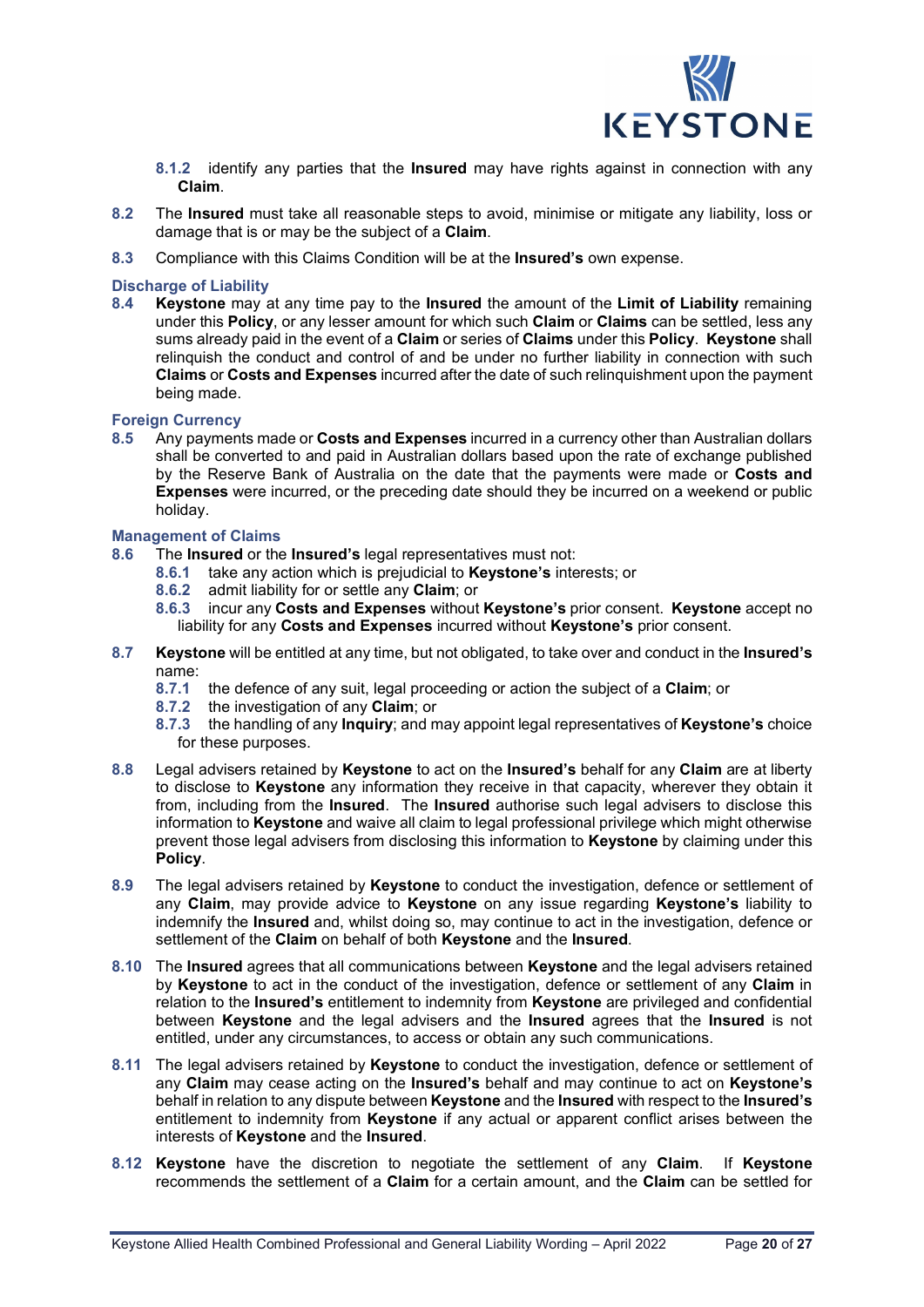

that amount but the **Insured** refuses to agree to the settlement and decides to contest the **Claim**, then **Keystone** are only liable under this **Policy** for:

**8.12.1** the recommended settlement amount; and

**8.12.2 Costs and Expenses** up to the date of the **Insured's** refusal to settle.

**8.13 Keystone** may allow the **Insured** to conduct the defence of any suit, legal proceeding, or action that is the subject of a **Claim** if **Keystone** believe that the **Claim** will not exceed the **Excess**. If **Keystone** do this, the **Insured** is required to provide **Keystone** with regular progress reports and **Keystone** reserves the right to take over conduct of the defence of the **Claim** at any time.

#### **Notification**

- **8.14** This **Policy** applies only to **Claims** first made against the **Insured** during the **Period of Insurance** and notified to **Keystone** during the **Period of Insurance**.
- **8.15** A **Claim** is considered to be first made against the **Insured** when the **Insured**:
	- **8.15.1** receives a demand for compensation or damages or any assertion of a financial right or any other civil rights or remedies made by a third party in writing to the **Insured**; or
	- **8.15.2** receives any writ, statement of claim, summons, application or other originating legal or arbitral process, cross-claim, counterclaim or third or similar party notice served upon the **Insured** and claiming compensation, damages or other civil rights or remedies against the **Insured**.
- **8.16** The **Insured** must give immediate written notice or written notice as soon as practically possible to **Keystone**, via the **Insured's** intermediary, but in any event within the **Period of Insurance**, in the event of a **Claim** or **Inquiry** arising under this **Policy**.

#### **Recoveries**

- **8.17** Recoveries (whether effected by **Keystone** or by an **Insured**), less the cost of recovery, shall be distributed as follows:
	- **8.17.1** first, to the **Insured** for the amount of **Claim** otherwise covered but in excess of the **Limit of Liability** less any applicable **Excess**; and
	- **8.17.2** second, to **Keystone** for the amount paid to the **Insured** for covered **Claim**; and
	- **8.17.3** third, to the **Insured** for the applicable **Excess**.

### <span id="page-20-0"></span>**9. Conditions**

## **Aggregation**

- **9.1** Where more than one **Claim** and/or **Inquiry** results from a single:
	- **9.1.1** event or occurrence; or
	- **9.1.2** act, error or omission,

those **Claims** and/or **Inquiries** will be deemed by this **Policy** to be one **Claim** and/or **Inquiry** and **Keystone** will apply this Condition when determining the **Limit of Liability** available (including any sub-limits), and the **Excess** applicable to any **Claims** and/or **Inquiries**.

- **9.2** For the purposes of Condition *9.1 Aggregation*:
	- **9.2.1** all causally connected acts, errors or omissions shall jointly constitute a single act, error or omission; and
	- **9.2.2** a continuous or repeated exposure to substantially the same general conditions will constitute a single event or occurrence.

#### **Assignment**

**9.3** This **Policy** cannot be assigned by the **Insured**.

#### **Authorisation**

**9.4** The **Principal Insured** is the agent for each **Insured** and each **Insured** is bound by any statement, act or omission of the **Principal Insured** for all purposes under this **Policy**, subject to *9.31 Severability and Non-Imputation*.

#### **Cancellation**

- **9.5 Keystone** may only cancel this **Policy** pursuant to the *Insurance Contracts Act 1984 (Cth).*
- **9.6** The **Principal Insured** may cancel this **Policy** at any time by giving written notice to **Keystone**.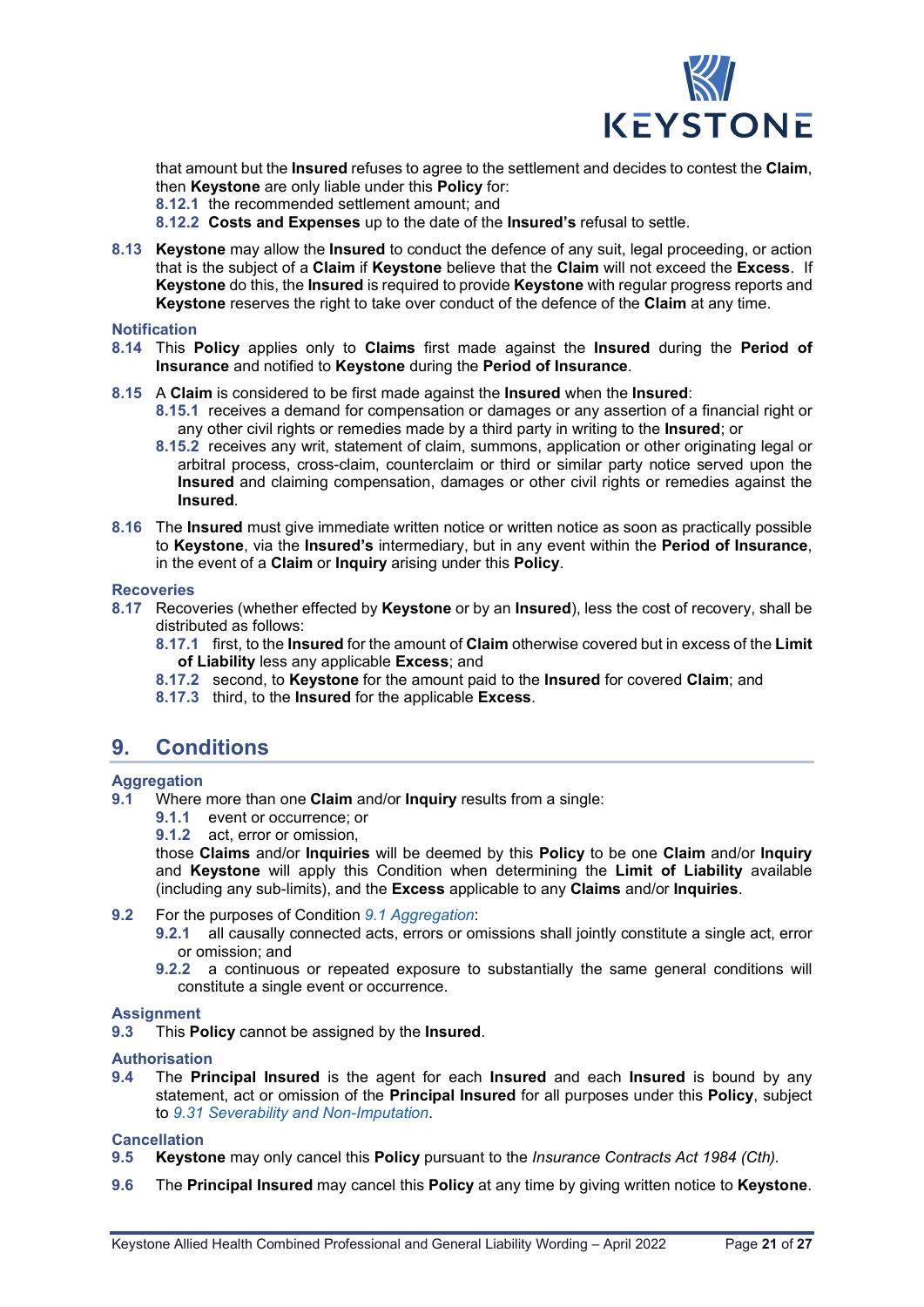

**9.7 Keystone** may retain the pro rata proportion of the **Premium**. The **Premium** shall be regarded as fully earned and may be retained by **Keystone** in the event of the notification of a **Claim** or **Inquiry** which is covered under this **Policy**, or a notification pursuant to the *Insurance Contracts Act 1984 (Cth)* being given by an **Insured** prior to cancellation.

## **Construction and Interpretation**<br>**9.8** Paragraph titles used in this

- **9.8** Paragraph titles used in this **Policy** are included for descriptive purposes only and do not form part of this **Policy** for the purposes of its construction or interpretation.
- **9.9** Words denoting the singular include the plural and vice versa except where the context otherwise requires.

#### **Consideration**

- **9.10** The indemnity provided by **Keystone** under this **Policy** is in consideration of the payment of the **Premium**.
- **9.11** The **Insured** must pay the **Premium** specified in the **Schedule** for the **Period of Insurance** to **Keystone** by the due date. The due date is on or before thirty (30) days after the inception date of the **Period of Insurance** or such other time that **Keystone** agrees in writing. **Keystone** is entitled to cancel this **Policy** in accordance with the *Insurance Contracts Act 1984 (Cth)* if the **Insured** fails to pay the **Premium** by the due date.

#### **Deregistration, Suspension or Conditions**

**9.12** The **Insured** must notify **Keystone** immediately in the event that the **Insured's** statutory registration, licence, certification or authorisation under any relevant legislation or industry code of practice governing the **Insured's** profession is cancelled, suspended or terminated, or has conditions imposed during the **Period of Insurance**. Any **Claims** arising from the conduct of the **Business** after the date of cancellation, suspension or termination are excluded from indemnity under this **Policy**. However, this Condition does not apply if the suspension relates purely to the late payment of registration fees.

#### **Endorsements**

**9.13** An **Endorsement** does not affect or increase the **Limit of Liability**, the **Maximum Aggregate Limit of Liability for this Policy** or any other term, except to the extent specifically provided in the **Endorsement**. For the avoidance of doubt, each **Endorsement** is otherwise subject to all the terms of this **Policy**.

#### **Enforceability**

**9.14** This **Policy** must have a **Schedule** attached to it which has been signed by an authorised officer of **Keystone** to be enforceable.

#### **Excess**

- **9.15** The **Insured** is liable to pay the **Excess** for each **Claim**, **Inquiry** and loss of **Documents** specified in the **Schedule**.
- **9.16** The **Excess** is inclusive of **Costs and Expenses** and the **Insured** is liable to pay **Costs and Expense**s as they are incurred up to the amount of the **Excess**.
- **9.17** The **Excess** is net of any input tax credit which the **Insured** is or may be entitled to receive or claim under *A New Tax System (Goods and Services Tax) Act 1999 (Cth)* when calculating the **Excess** which is payable by the **Insured** for the acquisition of goods, services or other supplies including **Costs and Expenses**.
- **9.18** The **Insured** shall, if directed by **Keystone**, pay to **Keystone** (or as directed by **Keystone**), the **Excess** within seven (7) working days in the event of a **Claim** by the **Insured** under this **Policy**. Any delay, failure or refusal by the **Insured** to pay the **Excess** will entitle **Keystone** to deduct such amount from any amount(s) required to settle any **Claim** or judgment, order or any other payment to be made by **Keystone** under this **Policy**. In the event that a failure or refusal to grant access to monies for any **Excess** results in a failure of a settlement or an increase in **Costs and Expenses**, **Keystone's** liability in connection with such **Claim** shall not exceed the amount for which the **Claim** could have been so settled plus the **Costs and Expenses** incurred with **Keystone's** written consent up to the date of such failure or refusal, less the **Excess**.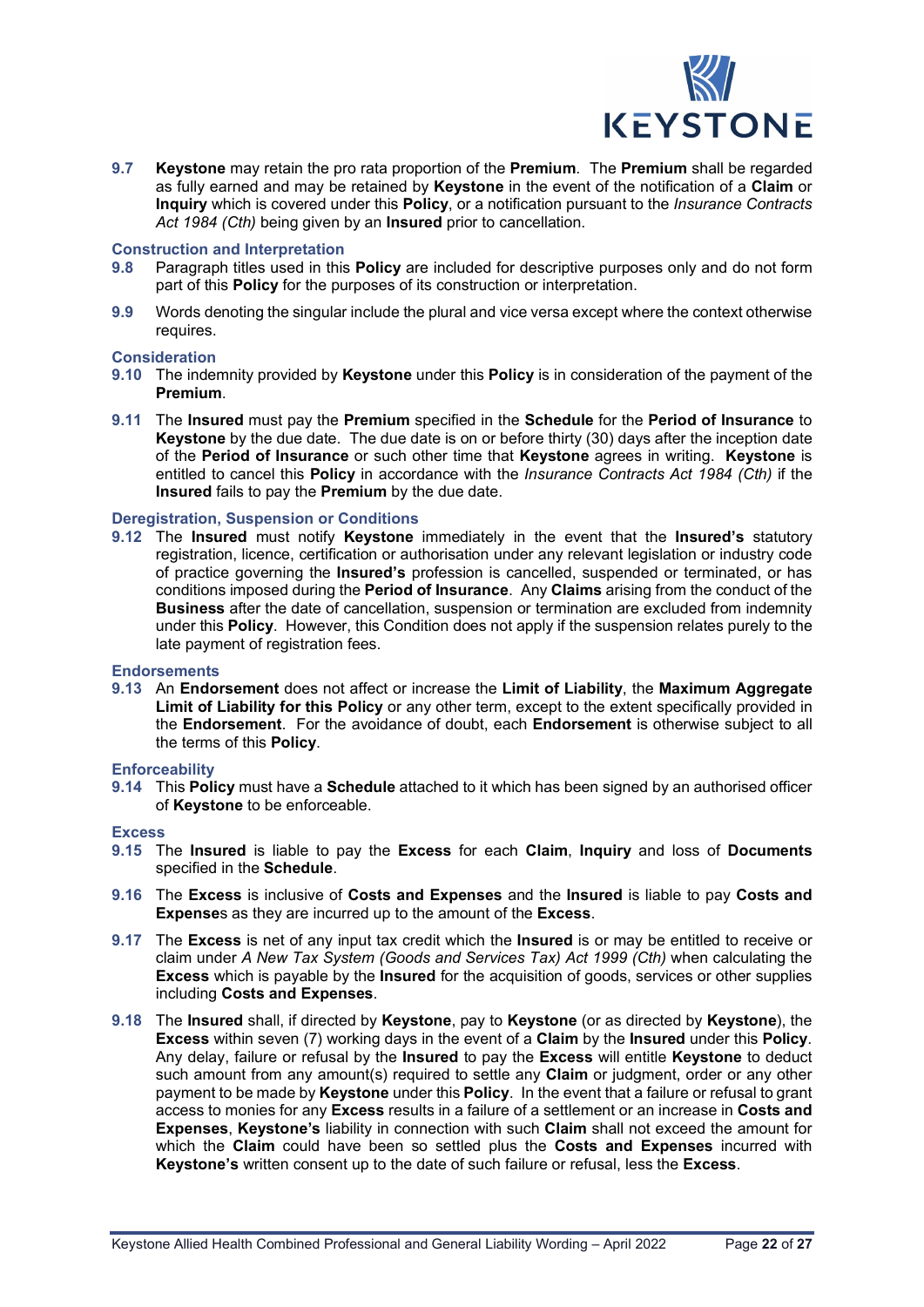

**9.19** The **Insured** shall, within seven (7) working days of receipt of **Keystone's** written request, reimburse **Keystone** for such payment where **Keystone** have elected to pay all or part of the **Excess** in respect of any **Claim**.

#### **Goods and Services Tax (GST)**

**9.20 Keystone** will charge the **Insured** an amount on account of GST as part of the **Premium**. The **Insured** must inform **Keystone** of the extent to which there is an entitlement to an input tax credit for that GST amount each time that it notifies a **Claim** under this **Policy**. No payment will be made to the **Insured** for any GST liability that it may incur on the settlement of a **Claim** if it does not inform **Keystone** of its entitlement or correct entitlement to an input tax credit. Despite the other terms of this **Policy**, **Keystone's** liability to the **Insured** will be calculated taking into account any input tax credit to which the **Insured** is entitled for any acquisition which is relevant to the **Claim**, or to which it would have been entitled had it made a relevant acquisition. 'GST', 'input tax credit', 'acquisition' and 'supply' have the meaning given in *A New Tax System (Goods and Services Tax) Act 1999*.

#### **Governing Law**

**9.21** This **Policy** will be governed in accordance with law of the State or Territory of Australia in which this **Policy** was issued. Any disputes relating to interpretation will be submitted to the exclusive jurisdiction of the courts of Australia.

#### **Limit of Liability and Maximum Aggregate Limit of Liability for this Policy**

- **9.22 Keystone's** maximum aggregate liability under this **Policy** for all **Claims**, **Inquiries** and/or claims under any Extension or **Endorsement** during the **Period of Insurance** will not exceed the **Maximum Aggregate Limit of Liability for this Policy**.
- **9.23 Keystone's** liability under *Insuring Clause A (Professional Liability)* of this **Policy** for any one **Claim**, including **Costs and Expenses**, will not exceed the **Limit of Liability** specified in the **Schedule**. **Keystone's** maximum liability is the aggregate for all **Claims**, including **Costs and Expenses**, will not exceed the **Aggregate Limit of Liability** for Professional Liability as specified in the **Schedule**.
- **9.24 Keystone's** liability under *Insuring Clause B (Public and Products Liability)* of this **Policy** for any one **Claim**, including **Costs and Expenses**, will not exceed the **Limit of Liability** specified in the **Schedule**. **Keystone's** maximum liability is the aggregate for all **Claims**, including **Costs and Expenses**, will not exceed the **Aggregate Limit of Liability** for Public and Products Liability as specified in the **Schedule**.
- **9.25** A sub-limit shall form part of and erode the **Limit of Liability** where that sub-limit is specified in the **Schedule** of this **Policy**.
- **9.26 Keystone** are not obliged to defend, or continue to defend any **Claim** or to pay or continue to pay **Costs and Expenses** after the **Limit of Liability**, **Aggregate Limit of Liability** or the **Maximum Aggregate Limit of Liability for this Policy** has been eroded.

#### **Maintenance of Records**

- **9.27** The **Insured** must at all times:
	- **9.27.1** maintain accurate descriptive records of all professional services and equipment used in medical, clinical or therapeutic consultation, treatments or procedures, which records must be available for inspection and use by **Keystone** in the investigation and/or defence of any **Claim** to which they relate; and
	- **9.27.2** retain all such records for at least seven (7) years from the date of consultation, treatment or procedure and, in the case of a minor, for a period of at least seven (7) years after that minor attains majority.

#### **Material Change**

- **9.28** The **Insured** must notify **Keystone** as soon as reasonably practicable of any material change in the risk insured by this **Policy**. **Keystone** is entitled to amend the terms of this **Policy** and/or charge an additional premium based on **Keystone's** assessment of any change in the risk insured by this **Policy**. A material change in the risk includes, without limitation:
	- **9.28.1** activities that are materially different from those declared in the **Proposal**; or
	- **9.28.2** activities outside the normal activities of the **Business**; or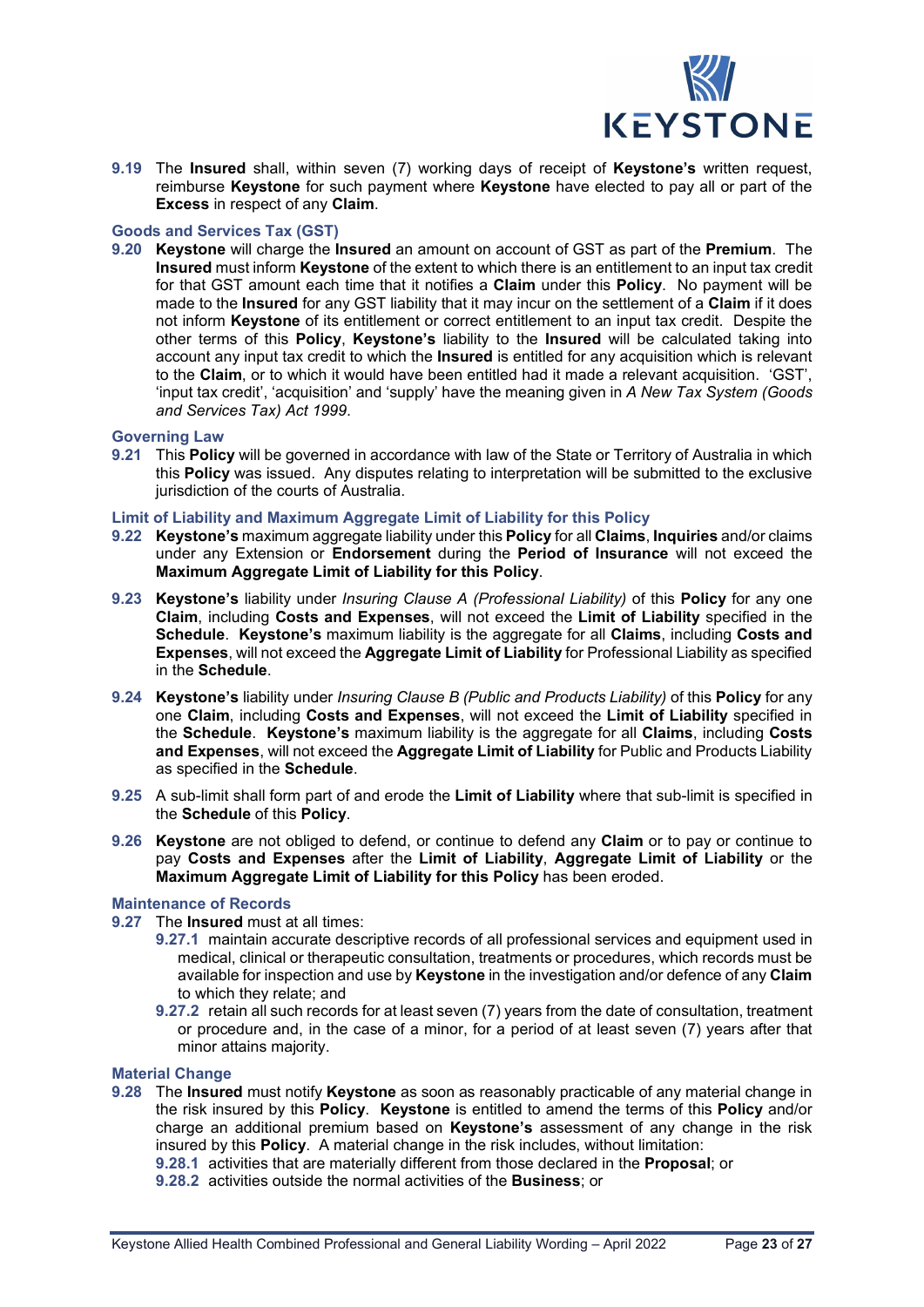

**9.28.3** the **Insured** being insolvent; or

- **9.28.4** any loss of, or conditions imposed upon, any licence or other authority required by the **Insured** to conduct the **Business**.
- **9.29 Keystone** may at its election, instead of cancelling or avoiding this **Policy**, give notice in writing to the **Insured** that any **Claim** or **Inquiry** which has arisen or may arise which is related to such facts, activities or circumstances shall be excluded from indemnity under this **Policy** in the event of **Keystone** being at any time entitled to cancel or avoid this **Policy** because of the **Insured**  failing to give notice in accordance with Condition *9.28*.

#### **Medical Practitioners**

- **9.30** At all times after the **Retroactive Date**, throughout the **Period of Insurance** and six (6) years after the expiry of the **Period of Insurance** the **Insured** must take all reasonable steps to ensure that:
	- **9.30.1** all **Medical Practitioners** employed by or contracted to the **Insured**, or otherwise working in or in connection with the **Business** are licensed and registered with the relevant state and/or territory **Medical Registration Board**; and
	- **9.30.2** all such **Medical Practitioners** are fully insured under their own policy of insurance for their own malpractice, professional errors, omissions and negligence. Reasonable steps include obtaining a copy of their license, registration, and certificate of insurance at the commencement of their role and annually thereafter.

#### **Severability and Non-Imputation**

- **9.31** Where this **Policy** insures more than one party, any failure on the part of any of the parties shall not prejudice the right of the remaining party or parties to indemnity under this **Policy**, provided that such remaining party or parties shall:
	- **9.31.1** comply with the duty of disclosure under the *Insurance Contracts Act 1984 (Cth)*;
	- **9.31.2** comply with any obligation under this **Policy** (other than the obligation to pay premium);
	- **9.31.3** refrain from conduct which is dishonest, fraudulent, criminal or malicious;
	- **9.31.4** be entirely innocent of and have had no prior knowledge of any such conduct as described in *9.31.3*; and
	- **9.31.5** as soon as practicable after becoming aware of any such conduct as described in *9.31.3*, advise **Keystone** in writing of all its relevant circumstances.

#### **Subrogation**

- **9.32 Keystone** will become subrogated to all rights and remedies that the **Insured** may have against any party in relation to that **Claim** where **Keystone** have paid a **Claim** under this **Policy**. The **Insured** must assist **Keystone** (including giving evidence at any civil hearing) and provide such information and documentation (including signed statements) as **Keystone** reasonably require in exercising such rights, at **Keystone's** request and without charge.
- **9.33 Keystone** agree not to exercise the **Insured's** rights of subrogation against any **Principal** or **Employee** of the **Insured's** unless the **Claim** is brought about or contributed to by the dishonest, fraudulent, criminal or malicious act or omission of the **Principal** or **Employee,** notwithstanding Condition *9.31 Severability and Non-Imputation*, if any payment is made or may be made under this **Policy**.

#### **Variation of this Policy**

**9.34** No variation of this **Policy** will be effective, unless made by **Endorsement**.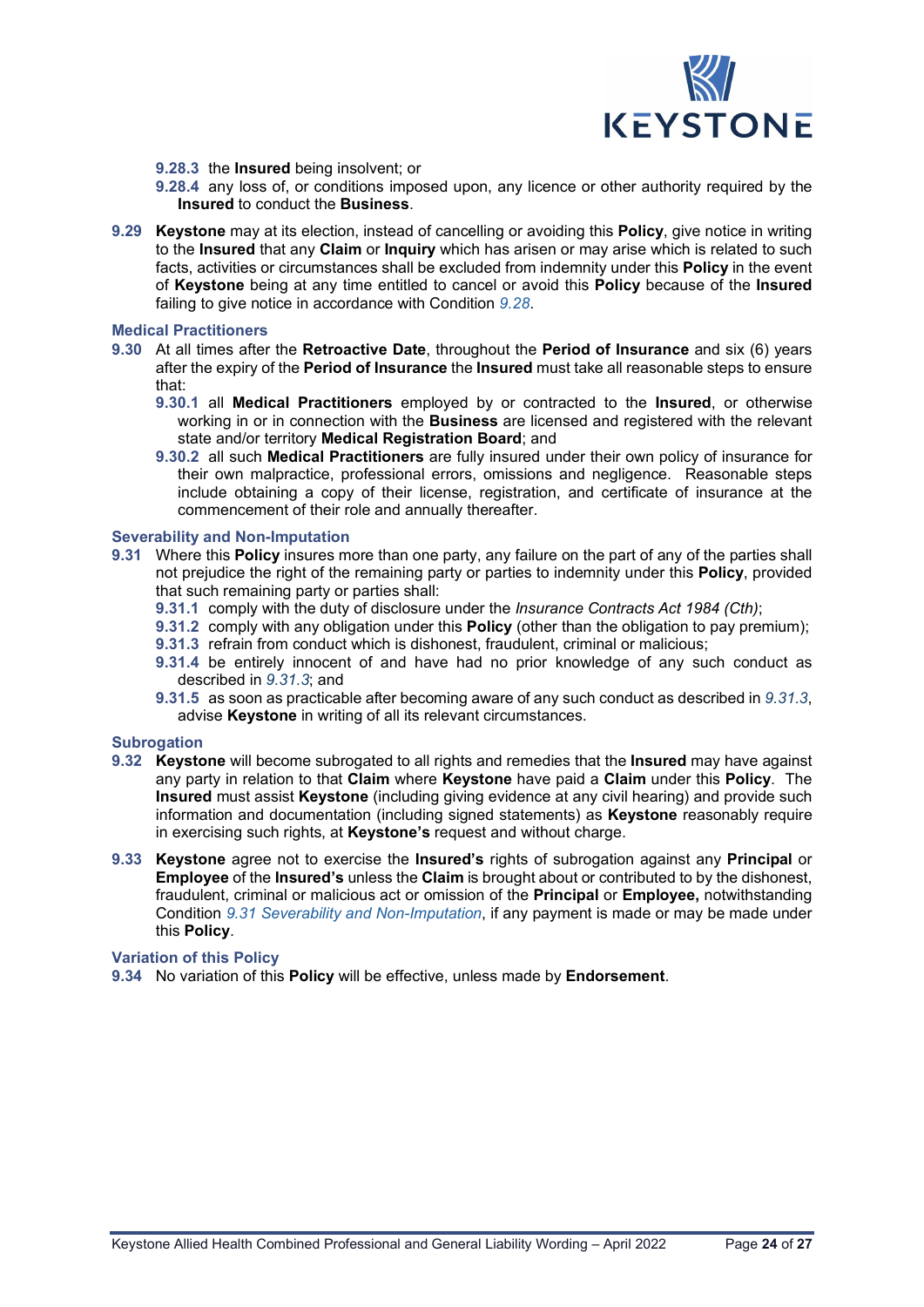

## **Important Information**

<span id="page-24-0"></span>This Policy is issued by:

Keystone Underwriting Pty Ltd ABN 78 601 944 764 (Keystone) Keystone Underwriting Pty Ltd is a Corporate Authorised Representative (No. 000468712) of: Keystone Underwriting Australia Pty Ltd ABN 59 634 715 674 AFS License No: 518244

#### **Who is the Insurer?**

Certain Underwriters at Lloyd's ("Underwriters") will be providing the financial service. Keystone is authorised to quote, bind and issue Certificates of Insurance under a Binding Authority Agreement (Binder) granted to Keystone by those Underwriters. Keystone will provide details of the syndicate numbers and the proportions underwritten by them on request.

#### **General Insurance Code of Practice**

Lloyd's supports the General Insurance Code of Practice and its purpose of raising the standards of practice and service in the general insurance industry.

#### **What makes up the Insurance Contract?**

This contract of insurance is made up of the Schedule, this Policy and any Endorsements that Keystone issues when an application is accepted or an existing Policy is renewed or amended.

#### **Significant Features, Benefits and Exclusions**

This Policy provides many significant features and benefits, subject to Conditions and Exclusions. Exclusions apply to this Policy and all of them are important. It is important that this Policy is read carefully to be aware of and understand the extent of cover that it offers. It will give full details of the Exclusions.

#### **Significant Risks**

The Insured should make sure that the sum insured and the limits to be purchased will be sufficient. All the terms and conditions contained in this Policy need to be understood.

#### **Claims Made Policy**

This Policy is issued by Keystone on a claims made and notified basis. This means that it only covers claims first made against an Insured during the Period of Insurance and notified to Keystone in writing during the Period of Insurance. The Policy does not provide cover for any claims made against an Insured during the Period of Insurance if at any time prior to the Period of Insurance starting, an Insured was aware of facts which might give rise to those claims being made against them.

Section 40(3) of the *Insurance Contracts Act 1984* provides that where an Insured gives notice in writing to an insurer during the Period of Insurance of facts that might give rise to a claim against the Insured, the insurer cannot refuse to pay a claim which arises out of those facts, by reason only that the claim is made after the Period of Insurance has expired.

#### **Retroactive Liability**

This Policy is limited by a Retroactive Date. The Policy does not cover any liability arising from an Insured's conduct prior to the Retroactive Date.

#### **Alteration to Risk and Deregistration**

This Policy requires an Insured to notify Keystone within thirty (30) days of any material change to the business, or in the event of insolvency or bankruptcy. This Policy requires an Insured to give

immediate notice of the cancellation, suspension, termination or imposition of conditions in respect of an Insured's statutory<br>registration. Claims arising from conduct which occurs Claims arising from conduct which occurs subsequent to the cancellation, suspension or termination of the Insured's statutory registration, licence, certification or authorisation under any relevant legislation or industry code of practice governing the Insured's profession are excluded from indemnity under this Policy. However, this condition does not apply if the suspension relates purely to the late payment of registration fees.

#### **Doctrine of Utmost Good Faith**

Every insurance contract is subject to this doctrine which requires the parties to the contract to act toward each other with the utmost good faith. Failure to do so may prejudice any claims and/or the continuation of the insurance contract.

#### **The Insured's Duty of Disclosure - (this applies to nonconsumer insurance contracts only)\***

The Insured has a duty to tell Keystone anything that the Insured knows, or could reasonably be expected to know, before entering an insurance contract, that may affect Keystone's decision to insure the Insured and on what terms. The Insured has this duty until Keystone agrees to insure the Insured.

The Insured has the same duty before the Insured renews, extends, varies, or reinstates an insurance contract.

- The Insured does not need to tell Keystone anything that:
- reduces the risk for which the Insured is insured; or
- is common knowledge; or
- Keystone knows, or should know; or

#### - Keystone waives the Insured's duty to tell Keystone.

#### **If the Insured does not tell Keystone**

Keystone may if the Insured does not tell Keystone anything the Insured is required to tell:

- cancel the Insured's contract, or

- reduce the amount to be paid to the Insured if the Insured makes a claim, or

both the above.

Keystone may refuse to pay a claim and treat the contract as if it never existed if the Insured's failure to tell Keystone is fraudulent.

#### **Change of Circumstances**

The terms and conditions of this Policy will be based on information the Insured provided to Keystone. It is essential Keystone are advised of any material change that occurs to this information prior to the inception of this Policy. Failure to do so by the Insured may prejudice any subsequent claims under the Policy and/or jeopardise the continuation of the insurance contract.

\* From Schedule 1, Part 1 Insurance Contracts Regulations 2017. A "Consumer Insurance Contract" is a policy of insurance that is wholly or predominantly obtained for personal, domestic, or household purposes.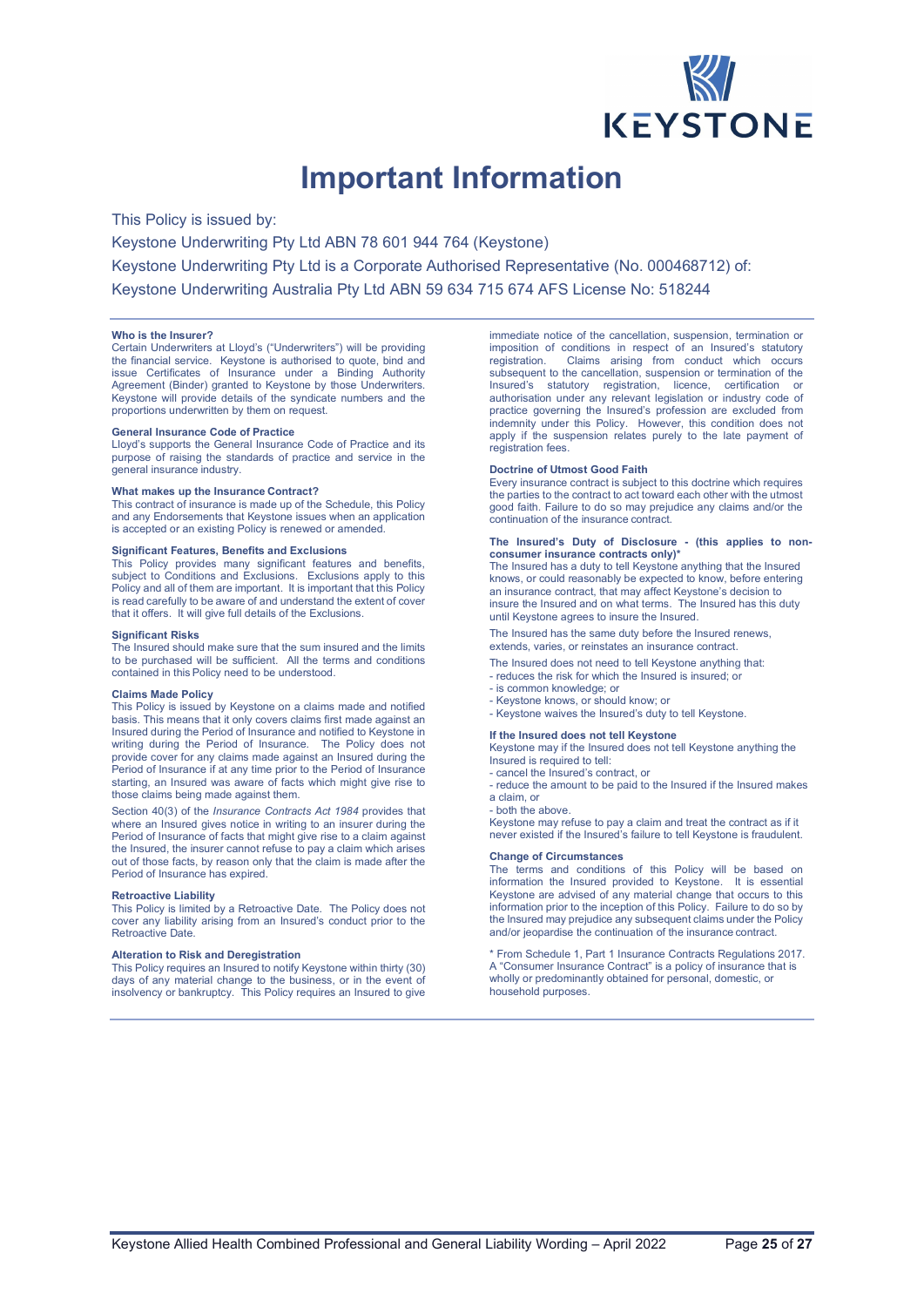

#### **Buying Insurance**

Set out below are important matters that apply to the initial enquiry, buying of insurance, and renewal of cover. Defined terms are the same as in the Policy.

#### **Information that Keystone ask**

Keystone will only ask for and consider relevant information when assessing the Insured's application for cover.

#### **Assessing Applications**

The Insured will have access to information that Keystone has relied on in assessing their application and an opportunity to correct any mistakes or inaccuracies. Keystone may decline to release information in special circumstances, but will not do so unreasonably. Keystone will give reasons in these circumstances, and the Insured will have the right to request Keystone to review the decision through Keystone's complaints handling procedures. Keystone will provide reasons in writing upon request.

#### **Mistakes**

Keystone will immediately initiate action to correct an error or mistake in assessing the Insured's application for cover where it is identified.

#### **Misrepresentation**

Keystone's sales process will be conducted in a fair, honest and transparent manner.

#### **Declining Cover**

If Keystone cannot provide insurance cover, Keystonewill:

- (a) give reasons; and
- (b) refer the entity/person seeking insurance to another insurer, AFCA or NIBA, for information about alternative insurance options (unless they already have someone acting on their behalf).

Keystone will make available information about Keystone's complaints handling procedures if the entity/person is unhappy with Keystone's decision.

#### **Policy Information**

Information about Keystone's policy wordings will be available when the Insured buy insurance from Keystone as well as on request.<br>They will also be available on Keystone's website at They will also be available on Keystone's website [www.keystoneunderwriting.com.au.](http://www.keystoneunderwriting.com.au/)

#### **Subrogation**

The Insured may prejudice their rights regarding a claim if, without prior approval from Keystone, the Insured makes an agreement with a third party that would prevent Keystone from recovering any applicable loss (in whole or in part) from that, or another party

This Policy contains provisions that have the effect of excluding or limiting Keystone's liability for a claim under this Policy if you have entered into any agreement that excludes, limits or delays the Insured's right to recover damages from another party in respect of such claim.

#### **Cost of Policy**

The cost of this Policy is made up of premium plus any applicable policy fees, government taxes and charges. Keystone may cancel this Policy if the Insured fails to pay the total premium due.

#### **Deductibles**

The Insured may be required to pay a deductible or excess if a claim is made under this Policy. Details of applicable deductibles or excess are provided in the Schedule. This Policy sets out the terms relating to the payment of deductibles or excesses.

#### **Taxation**

All taxes and charges are shown as separate items (e.g. fire and emergency services levy, stamp duty depending upon location and GST)

#### **Cooling-off Period**

The Insured has the right to cancel this Policy with Keystone within 14 days of the date that the Policy incepted, unless a claim is made. Keystone will refund the full amount of the premium less any duties or taxes payable if this cancellation occurs during the cooling-off period. This Policy will be terminated from the date Keystone receive the request to cancel.

#### **Making a Claim**

Benefits are payable if the Insured suffers a loss that is covered under this Policy during the Period of Insurance, except if an Exclusion or Condition applies. The Insured must immediately notify Keystone or their insurance adviser if there is a loss under this Policy.

#### **Cancelling the Policy Before the Due Date**

The Insured may cancel this Policy at any time by notifying us in writing, detailing the date that the cancellation will take effect. Keystone will refund any unearned premium to the Insured or their insurance adviser within 15 working days after the date of cancellation. Unearned premium will be computed pro rata for the unexpired term of this Policy, unless agreed in advance through the insurance adviser and set out in this Policy.

#### **Privacy**

Keystone are committed to safeguarding and protecting the Insured's privacy. Keystone is bound by the provisions of the *Privacy Act 1988* which sets out the standards to meet in the collection, use and disclosure of personal information.

The Act defines "personal information" as "information or an opinion about an individual whose identity is apparent or can reasonably be ascertained from the information or opinion".

#### **Purpose of Collection**

Keystone will only use personal information the Insured provides to quote on and insure risks and matters incidental thereto, including investigating and managing claims.

It may be necessary for Keystone to provide the Insured's personal information to others, such as other insurers or reinsurers, claims investigators, lawyers and other professionals, and government bodies. Keystone will not under any circumstances trade, rent or sell the information

Keystone cannot properly quote insurance and cannot insure the Insured if they do not provide Keystone with complete, accurate and up-to-date information. If the Insured provide Keystone with personal information about anyone else, Keystone will rely on the Insured to have told them that their information will be provided to Keystone, to whom Keystone may provide it, the purposes for which Keystone will use it and that they can access it. Keystone relies on the Insured to have obtained their consent on these matters if the information is sensitive.

#### **Access to Information**

The Insured can check the personal information Keystone holds about them at any time. Requests for access can be made in writing to:

The Privacy Officer Keystone Underwriting Australia Pty Ltd 17/296 Bay Road Cheltenham, VIC 3192

Keystone will keep the Insured informed of any delays in responding to the Insured's request throughout theprocess**.**